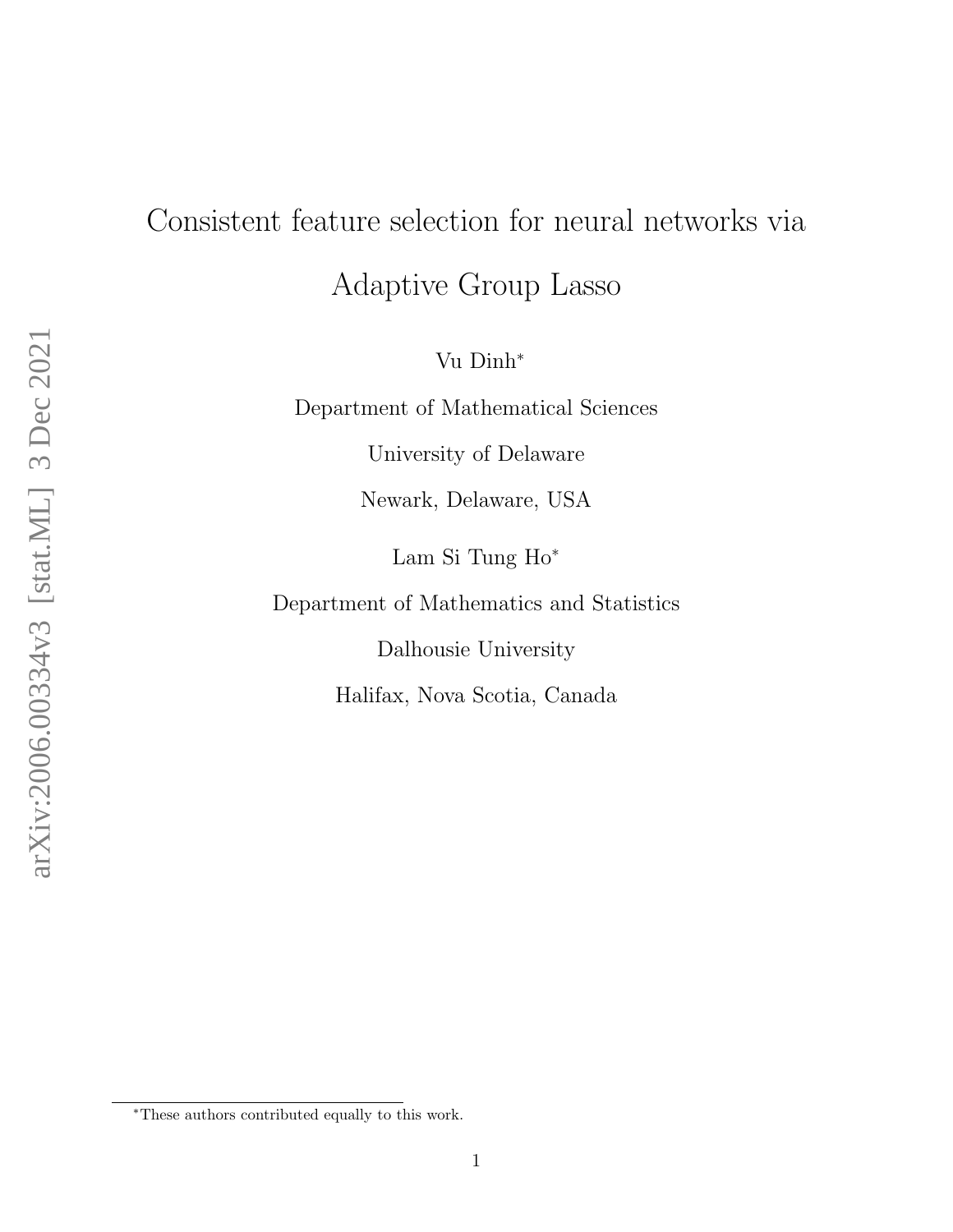#### Abstract

One main obstacle for the wide use of deep learning in medical and engineering sciences is its interpretability. While neural network models are strong tools for making predictions, they often provide little information about which features play significant roles in influencing the prediction accuracy. To overcome this issue, many regularization procedures for learning with neural networks have been proposed for dropping nonsignificant features. Unfortunately, the lack of theoretical results casts doubt on the applicability of such pipelines. In this work, we propose and establish a theoretical guarantee for the use of the adaptive group lasso for selecting important features of neural networks. Specifically, we show that our feature selection method is consistent for single-output feed-forward neural networks with one hidden layer and hyperbolic tangent activation function. We demonstrate its applicability using both simulation and data analysis.

# 1 Introduction

One main obstacle for the wide use of deep learning in medical and engineering sciences is its interpretability and explainability. Due to the complicated nature of deep neural networks and deep learning methods, they have been mostly treated as black-box tools. Although the model has strong predictive power, it often provides little information about which features play significant roles in influencing prediction accuracy. This limitation creates a bottle-neck for the applicability of deep learning in a time when the interpretability of scientific results is becoming increasingly important. This issue is even more severe in application contexts where the most important aspect of the learning problem may not be about prediction but about feature selection (that is, detecting which inputs control the outputs). A prime example of such scenarios is the task of identifying genes that increase the risk of cancer.

Recently, a wide variety of methods have been proposed to perform feature selection for neural networks. A popular approach is to derive a ranking of feature importance based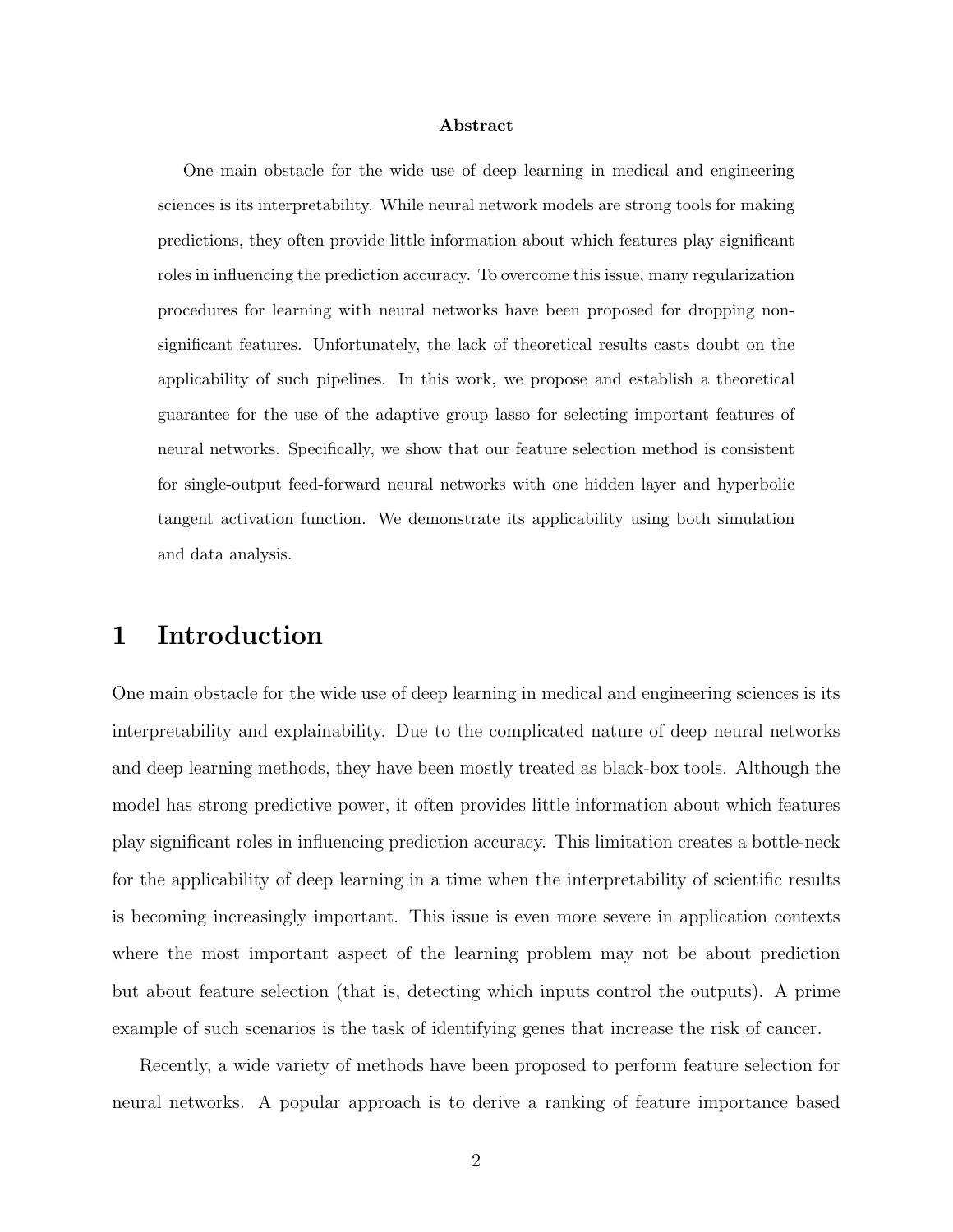on local perturbations. This includes fitting a model in the local region around the input or locally perturbing the input to see how the prediction changes [Simonyan et al.](#page-22-0) [\(2013\)](#page-22-0); [Ribeiro et al.](#page-22-1) [\(2016\)](#page-22-1); [Lundberg and Lee](#page-22-2) [\(2017\)](#page-22-2); [Shrikumar et al.](#page-22-3) [\(2017\)](#page-22-3); [Ching et al.](#page-21-0) [\(2018\)](#page-21-0). For high-dimensional inputs, high-level representation of the data can also be extracted, for example by an auto-encoder [Nezhad et al.](#page-22-4) [\(2016\)](#page-22-4) or a Deep Boltzmann Machine [Ibrahim](#page-21-1) [et al.](#page-21-1) [\(2014\)](#page-21-1); [Taherkhani et al.](#page-22-5) [\(2018\)](#page-22-5)) before a classical feature selection method can be applied. Although these methods can provide useful insights, they often focus on specific architectures of the neural nets and can be difficult to generalize [Lu et al.](#page-21-2) [\(2018\)](#page-21-2).

In another direction, researchers employ regularization procedures to drop non-significant features out of the model. Regularization methods have been used extensively for reducing the number of parameters in a deep neural network and can be naturally adapted to obtain heuristic methods for feature selection by penalizing the weights of the first hidden layer. Lasso  $(\ell_1$  regularization), which penalizes the sum of absolute values of the weights, is probably the most popular regularization method. This method, however, is not ideal for feature selection because a feature can only be dropped if all of its connections have been shrunk to zero together, an objective that is not actively pursued in the scope of Lasso. [Zhao et al.](#page-23-0) [\(2015\)](#page-23-0) and [Scardapane et al.](#page-22-6) [\(2017\)](#page-22-6) address this concern by utilizing Group Lasso for selecting features of deep neural networks. Alternatively, [Li et al.](#page-21-3) [\(2016\)](#page-21-3) propose adding a sparse one-to-one linear layer between the input layer and the first hidden layer of a neural network and performing  $\ell_1$  regularization on the weights of this extra layer.

While pipelines for feature selection for neural networks exist, the lack of theoretical results casts doubt on their applicability to real-world data. Even worse, several works have indicated that Lasso and Group Lasso could be inconsistent for feature selection [Zou](#page-23-1) [\(2006\)](#page-23-1); [Zhang et al.](#page-23-2) [\(2018\)](#page-23-2). This is further complicated by the fact that neural network models are highly non-linear.

We tackle this issue directly by proposing and establishing a theoretical guarantee for the use of the Adaptive Group Lasso for selecting important features of neural networks. Using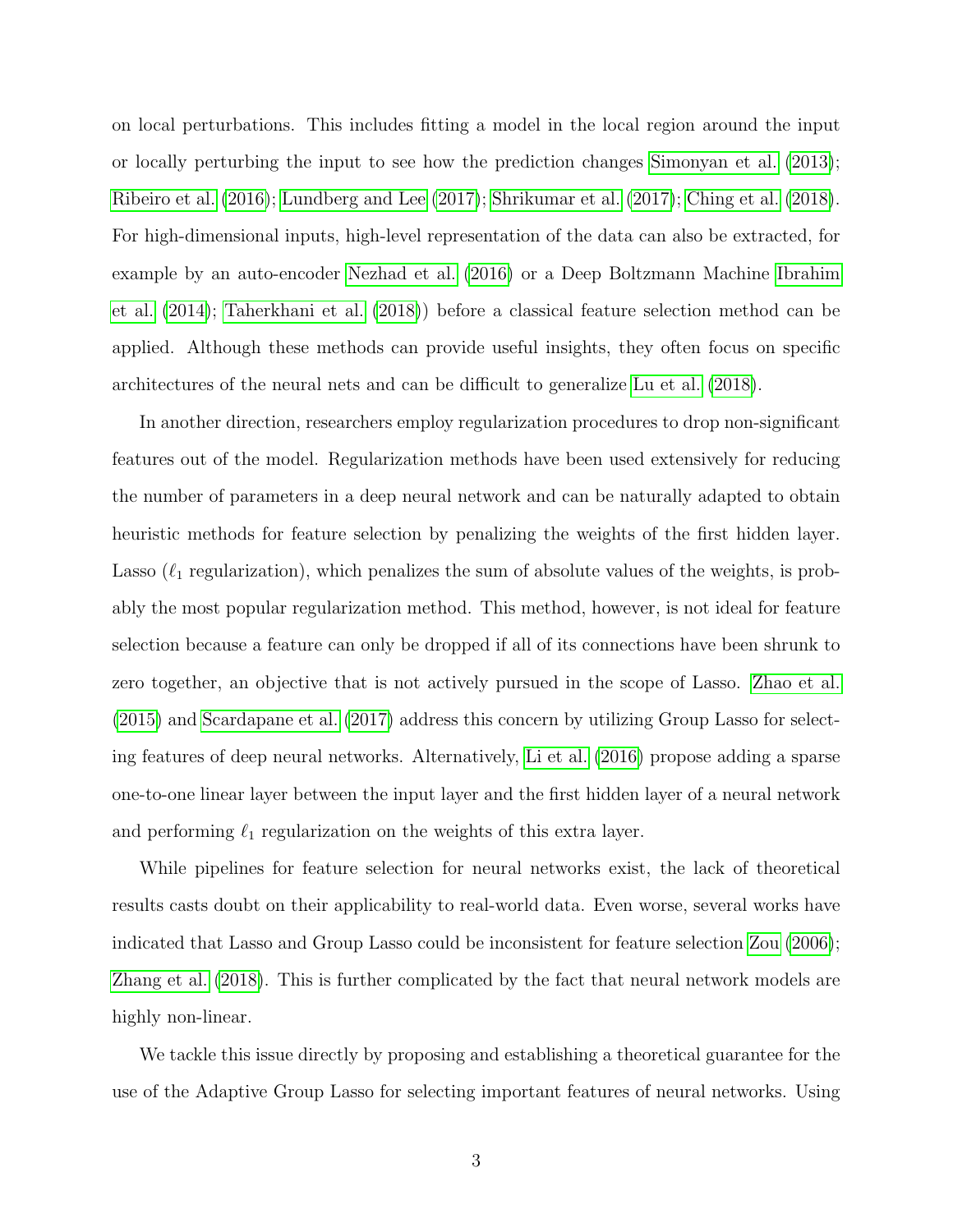the empirical risk minimizer (ERM) or the Group Lasso as an initial estimate, the Adaptive Group Lasso constructs a data-dependent weighted regularizing function in such a way that as the sample size grows, the penalty for non-significant features get inflated (to infinity), whereas the penalty for significant features are bounded. Under this framework, we show that for a single-output feed-forward neural network model with one hidden layer and the hyperbolic tangent activation function, the proposed feature selection method is consistent. Additionally, we demonstrate the performance of our method in both simulation and data analysis.

## 2 Mathematical framework

#### 2.1 Generating model

For the simplicity of presentation, we consider a single-output feed-forward neural network for regression with one hidden layer and hyperbolic tangent activation function, where the corresponding numbers of nodes in each layer are  $(n_I, n_H, 1)$ . We also separate the inputs into two groups  $s \in \mathbb{R}^{n_s}$  and  $z \in \mathbb{R}^{n_z}$  (with  $n_s + n_z = n_l$ ) that denote the significant and non-significant variables, respectively. An input is non-significant when the true value of all weights associated with it is zero. We note that this separation is simply for mathematical convenience and the training algorithm is not aware of such dichotomy.

The forward model is visualized in Figure [1](#page-4-0) and can be summarized as

$$
f_{u,v,w,b_1,b_2}(s,z) = w \cdot h + b_2
$$

where

$$
h^{[i]} = \tanh\left(\sum_{k=1}^{n_s} u^{[i,k]} \ s^{[k]} + \sum_{k=1}^{n_z} v^{[i,k]} \ z^{[k]} + b_1^{[i]}\right).
$$

Here,  $u \in \mathbb{R}^{n_H \times n_s}$ ,  $v \in \mathbb{R}^{n_H \times n_z}$ ,  $h, w, b_1 \in \mathbb{R}^{n_H}$ ,  $b_2 \in \mathbb{R}$ ;  $h^{[i]}$  denotes the *i*-th component of a vector h, and  $u^{[i,k]}$  denotes the [i, k]-entry of a matrix u.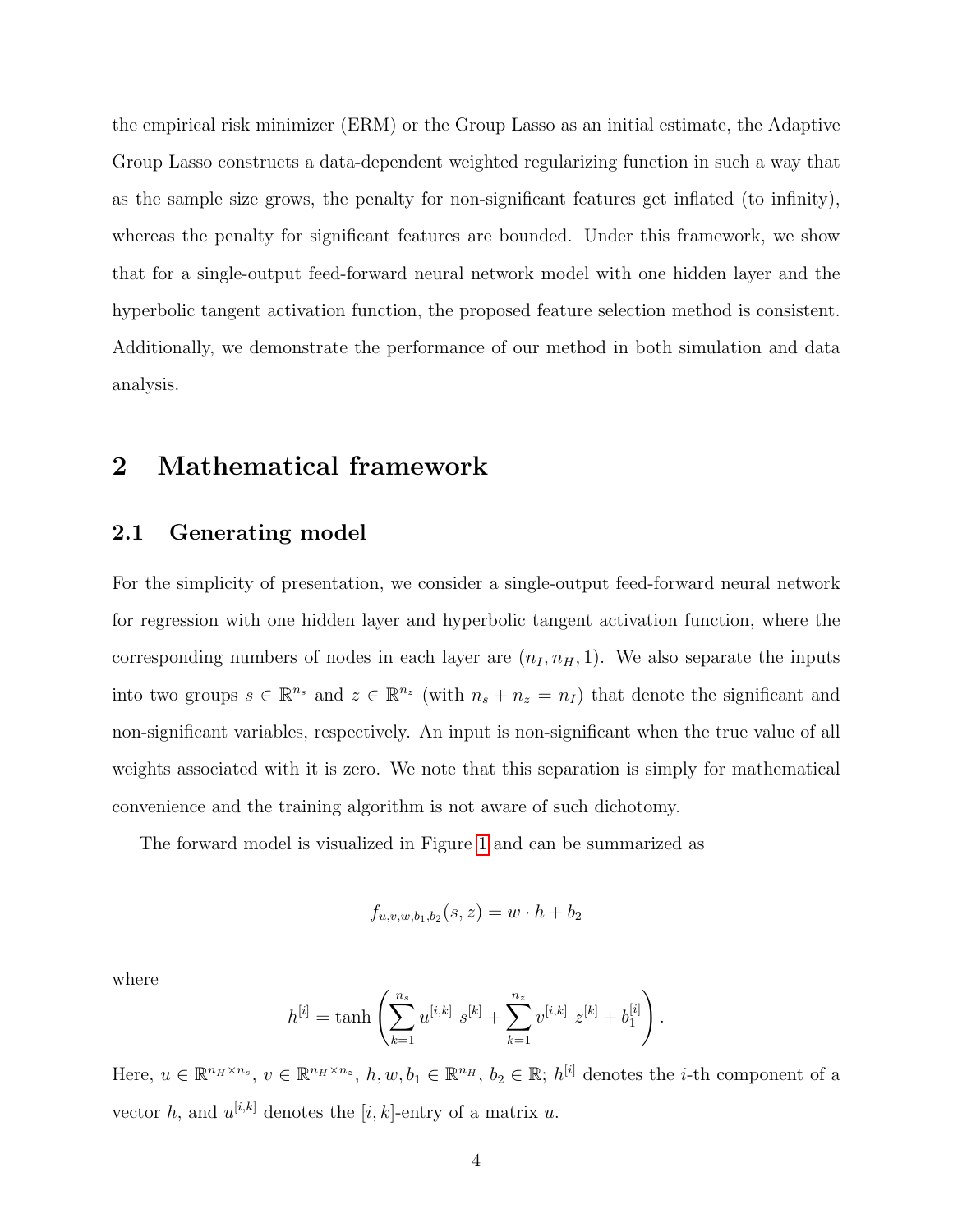

<span id="page-4-0"></span>

We will study the learning problem in the model-based setting, whereas training data  $\{(X_i,Y_i)\}_{i=1}^n$  are independent and identically distributed (i.i.d) samples generated from  $P_{X,Y}^*$ such that

$$
Y_i = f_{u^*,0,w^*,b_1^*,b_2^*}(X_i) + \epsilon_i
$$

where  $\epsilon_i \sim \mathcal{N}(0, \sigma_e^2)$ . Without loss of generality, we assume further that the input density  $p_X$  is positive and continuous on its bounded domain and that the weight space (the set of all feasible vectors  $\alpha = (u, v, w, b_1, b_2)$  for the model) is a compact set on a Euclidean space. We note that when  $v = 0$ , the function  $f_{u,0,w,b_1,b_2}$  does not depend on Z.

#### 2.2 Identifiability of the feed-forward neural network model

Before moving forward to the description of the feature selection problem, it is worth reminding that one of the distinguishing properties of neural network models is that it is inherently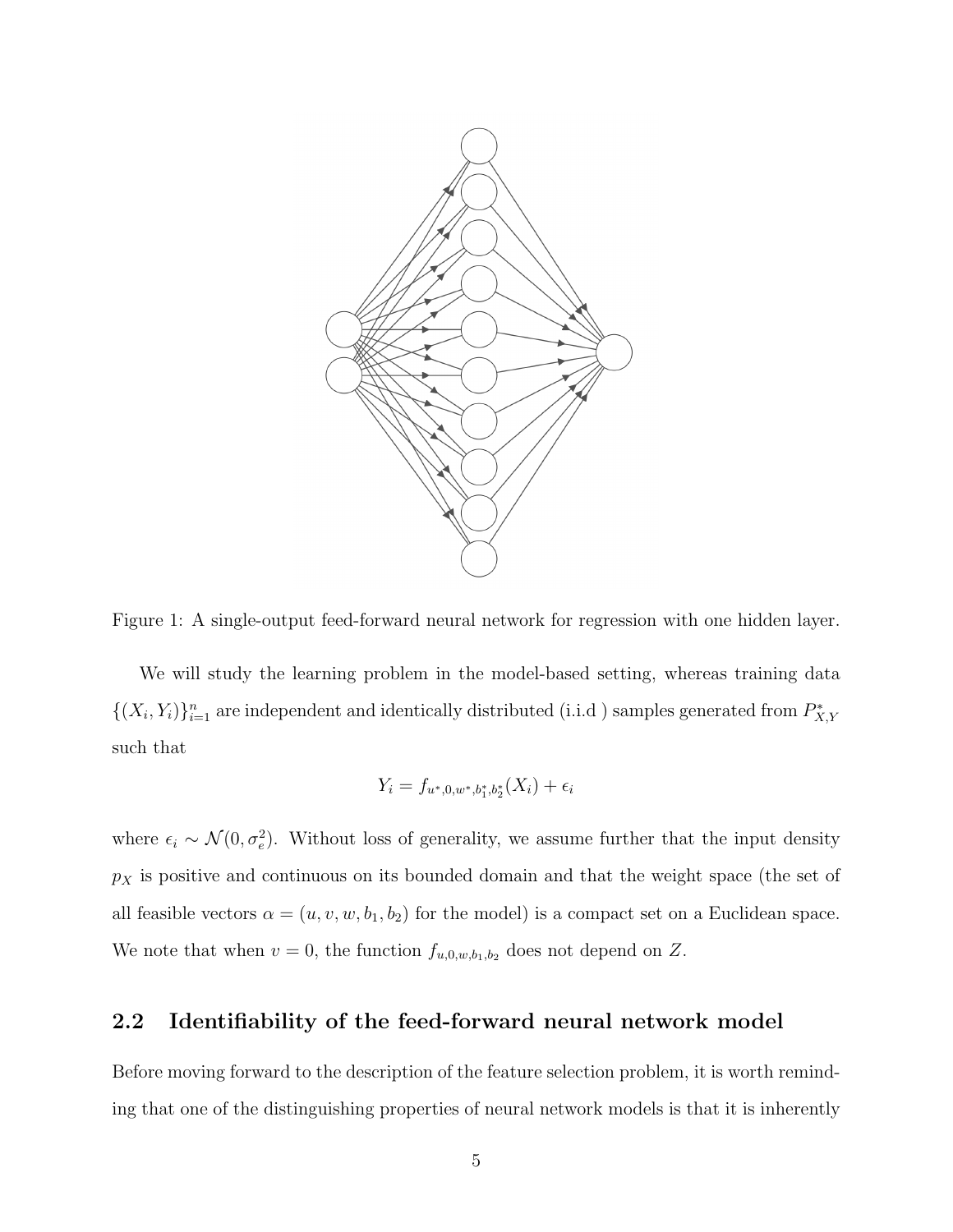unidentifiable. A simple rearrangement of the nodes in the same hidden layer, an addition of a constant node or a sign flip of the weights may lead to a new configuration that produces the same input-output mapping. These redundancies make it more difficult to analyze the performance of these models in both theoretical and practical perspectives.

To understand the identifiability of the model, we begin by studying the properties of weight space transformations that leave the network input-output mapping unchanged. We will refer to the set of all vectors  $\alpha = (u, v, w, b_1, b_2)$  as the weight space and denote it by W.

**Definition 2.1.** Two weight vectors  $\alpha$  and  $\alpha'$  are functionally equivalent (denote by  $\alpha \sim_F \alpha'$ ) if

$$
f_{\alpha}=f_{\alpha'}.
$$

We consider two types of transformations: node interchanges and sign flips.

• An interchange consists of a permutation in which the weight vectors of two hidden nodes on the same hidden layer are interchanged. A compensatory interchange of the weights of the nodes in the next layer that receive the inputs from the two interchanged nodes then removes the effect of the exchange in the previous layer.

**Definition 2.2.** Two weight vectors  $\alpha$  and  $\alpha'$  are interchange equivalent (denoted by  $\alpha \sim_I \alpha'$ ) if there exists a bijection  $\pi$  on the set of hidden nodes  $\mathcal E$  such that  $\alpha_i = \alpha'_{\pi(i)}$ for all  $i \in \mathcal{E}$ . Here,  $\alpha_i$  is the set of weights associated with node i.

• A sign flip is a transformation where the signs of all of the weights of a node on a hidden layer are multiplied by -1. A compensatory sign flip is then carried out on all of the weights of nodes of the next layer associated with the input from the sign-flipped node.

**Definition 2.3.** Two weight vectors  $\alpha$  and  $\alpha'$  are sign-flip equivalent *(denoted by*  $\alpha \sim_S \alpha'$ ) if for all  $i \in \mathcal{E}$ , either  $\alpha_i = \alpha'_i$  or  $\alpha'_i = -\alpha_i$ .

We have the following results.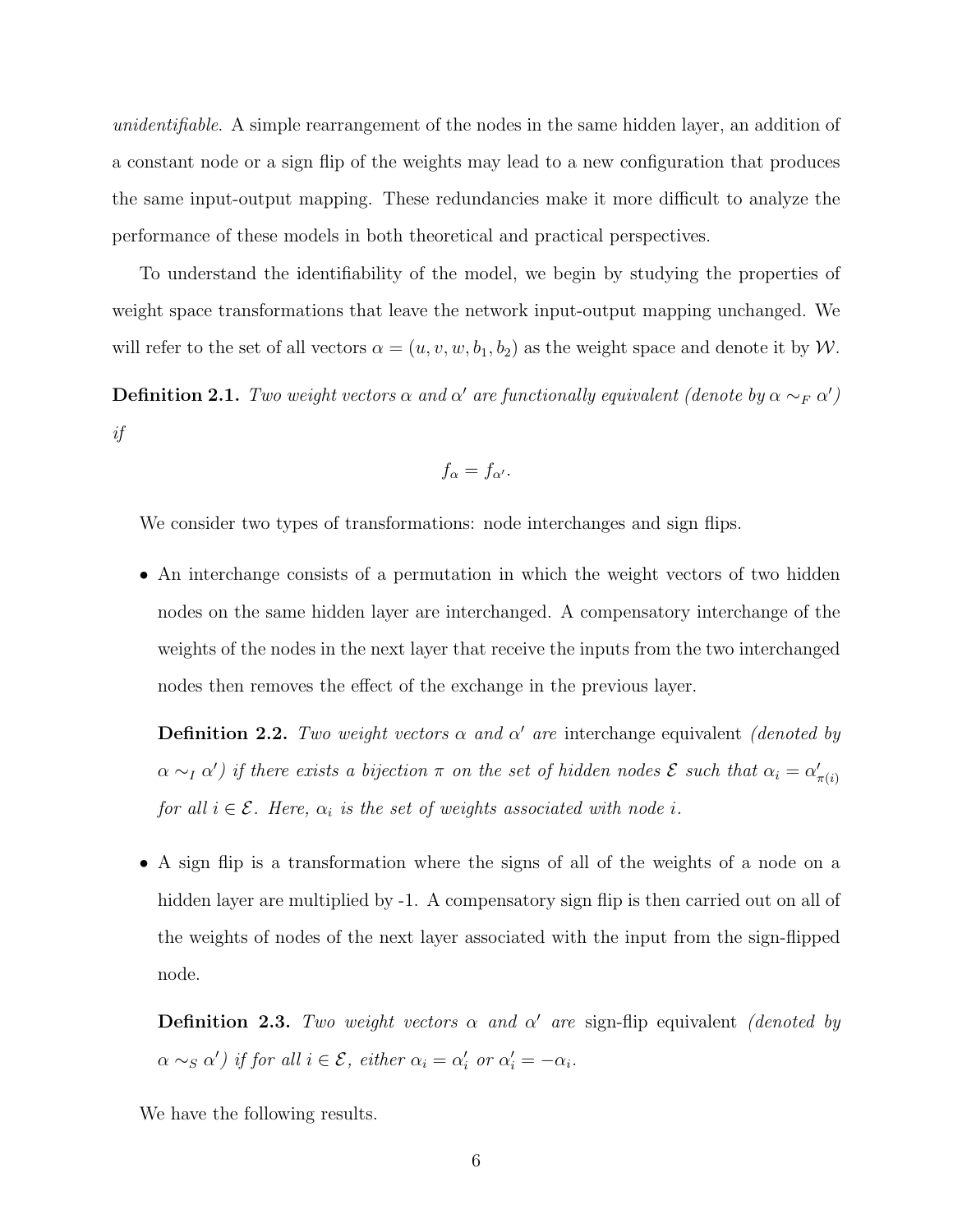**Theorem 2.4** [\(Kurkova and Kainen](#page-21-4) [\(1994\)](#page-21-4)). For a single-output feed-forward neural network with one hidden layer and hyperbolic tangent activation function, functionally equivalence are compositions of interchange and sign flip equivalence.

 $\sim_F=\sim_I\circ\sim_S$ .

We recall the following two definitions from [Sussmann](#page-22-7) [\(1992\)](#page-22-7) and [Fukumizu](#page-21-5) [\(1996\)](#page-21-5).

**Definition 2.5.** A feed-forward model  $f_{u,v,w,b_1,b_2}$  is **minimal** if no network with fewer hidden units have the same input-output map.

A feed-forward model  $f_{u,v,w,b_1,b_2}$  is **irreducible** if

- (i)  $(u^{[i,:]}, v^{[i,:]}) \neq 0$  and  $w^{[i]} \neq 0$  for all i.
- (ii) For any two different indices i and j

$$
(u^{[i,:]}, v^{[i,:]}, b_1^{[i]}) \neq \pm(u^{[j,:]}, v^{[j,:]}, b_1^{[j]}).
$$

Here,  $u^{[i,:]}, v^{[i,:]}$  denote the *i*-th row of the matrices  $u, v$  respectively.

We note that the two condition  $(i)$  and  $(ii)$  guarantee that there are no non-participating or constant hidden nodes and no pair of identical nodes in the generating model. While the two definitions are related, in general, irreducibility is an intrinsic property that can be verified based on the weights of a network alone, while minimality can only be verified in relative to other feasible networks from the model. We have the following theorem that relates the two concepts.

<span id="page-6-0"></span>**Theorem 2.6** [\(Sussmann](#page-22-7) [\(1992\)](#page-22-7)). For single-output feed-forward neural networks with one hidden layer and the hyperbolic tangent activation function, a network is irreducible if and only if it is minimal.

Throughout the rest of the manuscript, we make the following assumption.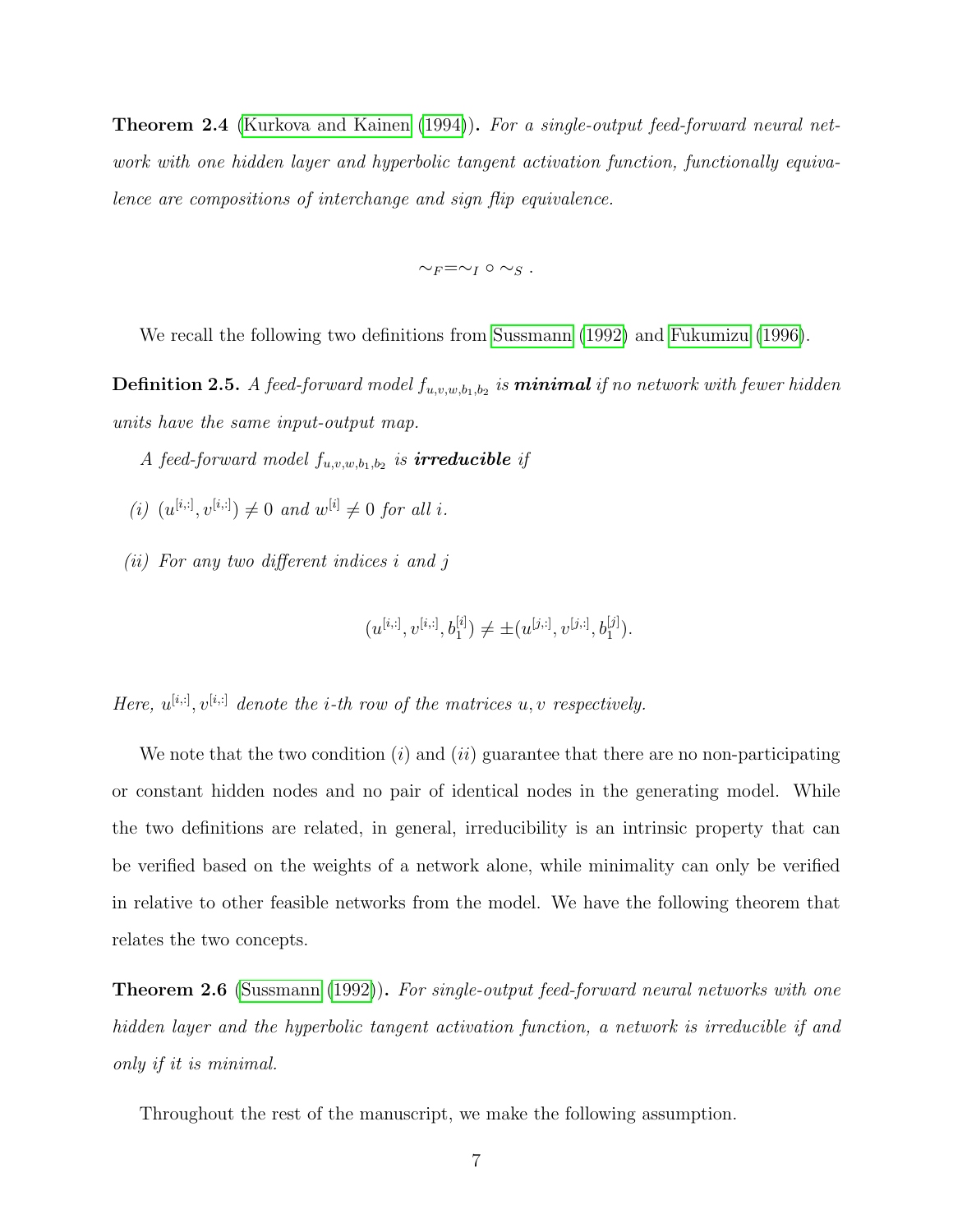<span id="page-7-0"></span>**Assumption 2.7.** The generating forward model  $f_{\alpha^*}$ , where  $\alpha^* = (u^*, 0, w^*, b_1^*, b_2^*)$ , is irreducible.

This assumption, along with Theorem [2](#page-6-0).6, provides us a way to characterize the set  $\mathcal{H}^*$ of all weight vectors that produce the same input-output map as the generating model as follows.

<span id="page-7-1"></span>Lemma 2.8. Under Assumption [2](#page-7-0).7, we have

- (i) If  $\alpha \in \mathcal{W}$  is a weigh vector such that  $f_{\alpha} = f_{\alpha^*}$ , then  $f_{\alpha}$  is also irreducible.
- (ii) If  $(u, v, w, b_1, b_2) \sim_F \alpha^*$  then  $v = 0$  and  $u^{[:,k]} \neq 0$  for all  $k = 1, \ldots, n_s$ .
- (iii) The set  $\mathcal{H}^* = {\alpha \in \mathcal{W} : f_{\alpha} = f_{\alpha^*}}$  is finite.

*Proof.* Since  $f_{\alpha^*}$  is irreducible, Theorem [2](#page-6-0).6 implies that it is also minimal. Let  $\alpha \in \mathcal{W}$  is a weigh vector such that  $f_{\alpha} = f_{\alpha^*}$  Since  $\alpha \in \mathcal{W}$ , the network  $f_{\alpha}$  have the same number of hidden units as  $f_{\alpha^*}$ . We conclude that  $f_{\alpha}$  is minimal and thus is irreducible.

Finally, since we can only obtain the same input-output map through compositions of node-interchange and sign-flip transformations (for which the number of all possible transformations is finite),  $\mathcal{H}^*$  is also finite. Each of those transformations also leaves the zero/nonzero components unchanged, which validates  $(ii)$ .  $\Box$ 

### 3 Feature selection for neural networks

In this section, we propose an Adaptive Group Lasso procedure for feature selection for neural networks. The procedure consists of two steps:

Step 1: An initial estimate for the weights is obtained using either the empirical risk minimizer (ERM) or Group Lasso.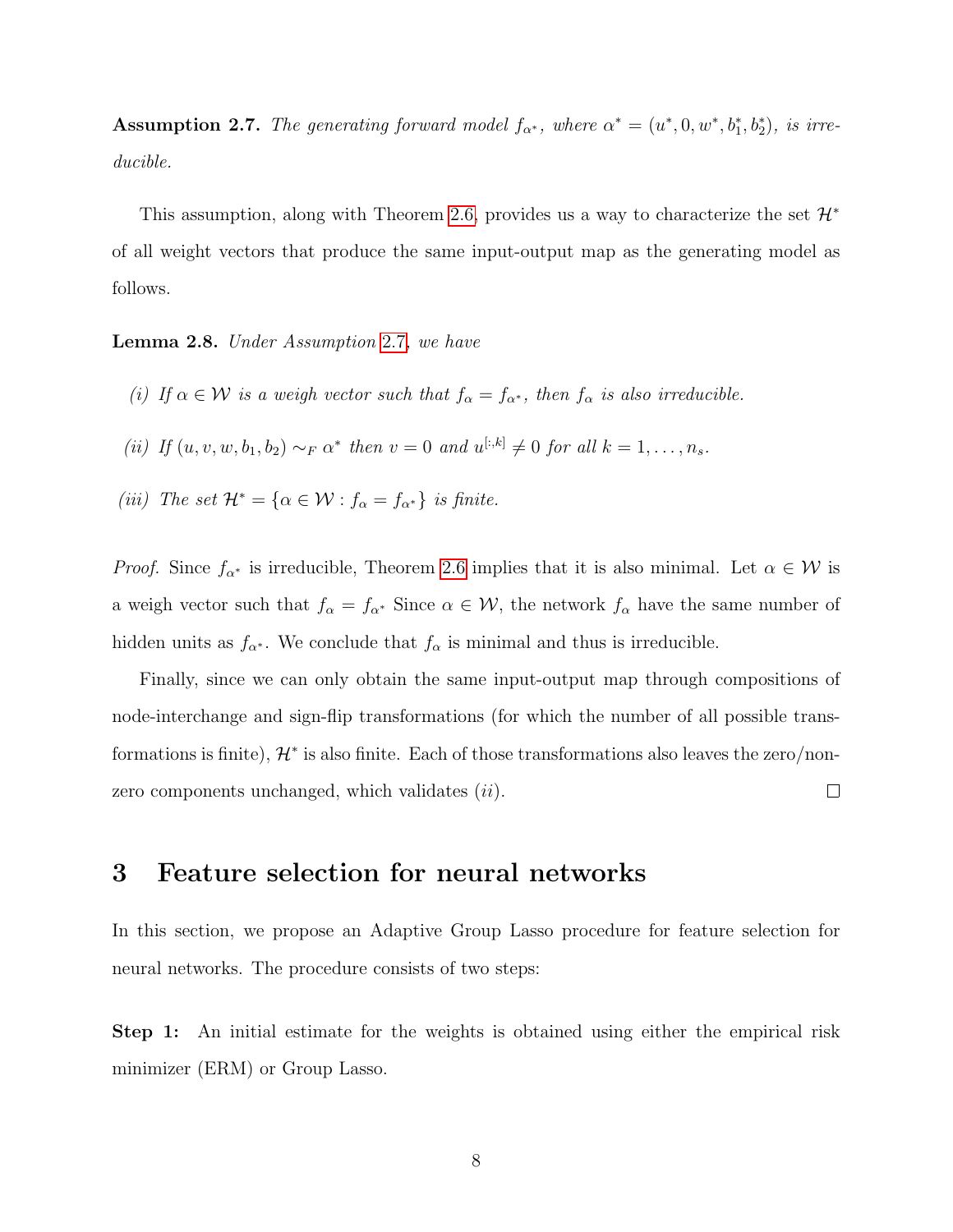Step 2: Using the initial estimate, we build a weighted penalty for a new shrinkage estimator, which is utilized for deciding which features are significant.

The details of these steps are as follows:

#### 3.1 Empirical risk minimizer and Group Lasso

For a set of training data  $\{(X_i, Y_i)\}_{i=1}^n$ , the ERM estimate is defined by

$$
\hat{\alpha}_n = \underset{\alpha \in \mathcal{W}}{\operatorname{argmin}} \frac{1}{n} \sum_{i=1}^n \ell(\alpha, X_i, Y_i),
$$

where  $\ell(\alpha, x, y) = (y - f_{\alpha}(x))^2$ , and the Group Lasso estimate is

$$
(\bar{u}_n, \bar{v}_n, \bar{w}_n, \bar{b}_{1,n}, \bar{b}_{2,n}) := \underset{(u,v,w,b_1,b_2)}{\text{argmin}} \frac{1}{n} \sum_{i=1}^n \ell(\alpha, X_i, Y_i) + \lambda_n L(u,v),
$$

where

$$
L(u, v) = \sum_{k=1}^{n_s} ||u^{[:,k]}|| + \sum_{k=1}^{n_z} ||v^{[:,k]}||,
$$

 $\lambda_n$  is an appropriate regularizing constant and  $\|\cdot\|$  denotes the usual Euclidean  $\ell_2$ -norm.

We note that in the setting of feature selection, only parameters of the first layer (namely,  $u$  and  $v$ ) are regularized. Unlike the classical Lasso penalty (which takes the summation of the absolute values of individual parameters), parameters that associate with the same input are grouped together (through the  $\ell_2$ -norm) in the Group Lasso. This grouping forces all outgoing connections from a non-significant input neuron to be simultaneously shrunk to zero.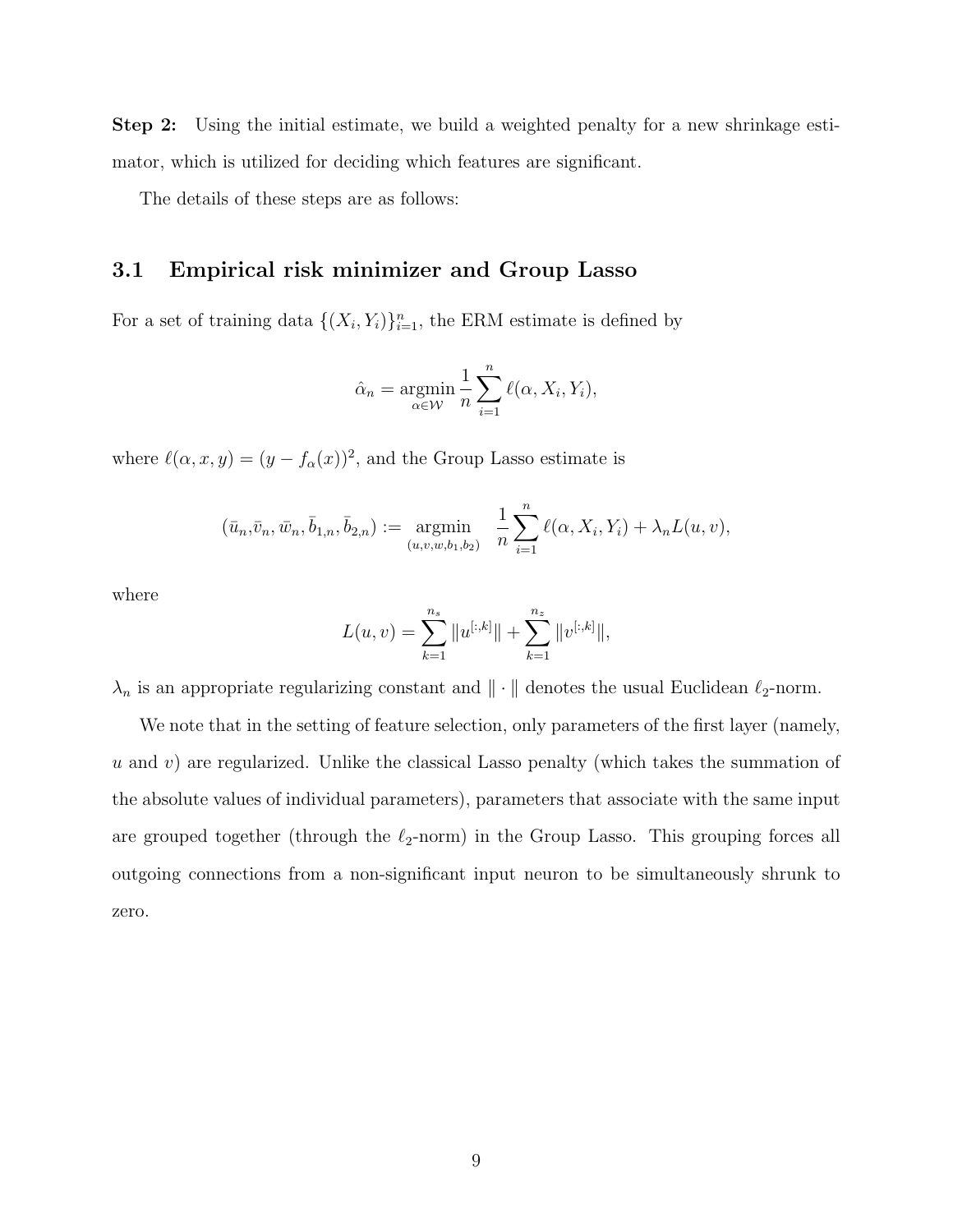#### 3.2 Adaptive Group Lasso

**ERM initialization:** We define the  $ERM + Adaptive Group Lasso estimator as$ 

$$
(\tilde{u}_n, \tilde{v}_n, \tilde{w}_n, \tilde{b}_{1,n}, \tilde{b}_{2,n}) := \underset{(u,v,w,b_1,b_2)}{\text{argmin}} \frac{1}{n} \sum_{i=1}^n \ell(\alpha, X_i, Y_i) + \zeta_n M_n(u,v),
$$

where

$$
M_n(u,v) = \sum_{k=1}^{n_s} \frac{1}{\|\hat{u}_n^{[:,k]}\|} \|u^{[:,k]}\| + \sum_{k=1}^{n_z} \frac{1}{\|\hat{v}_n^{[:,k]}\|} \|v^{[:,k]}\|,
$$

 $\gamma$  is a positive number,  $\hat{\alpha}_n$  is the ERM estimate, and  $\zeta_n$  is an appropriate regularizing constant. Here, we use the convention  $0/0 = 1$ .

Just as with Group Lasso, only the parameters of the first layer are regularized and they are grouped according to the inputs. However, the Adaptive Group Lasso penalty aggressively shrinks the parameters associated with non-significant variables to zero by inflating their penalty weights.

Group Lasso initialization: We also consider the following Group Lasso + Adaptive Group Lasso estimator:

$$
(\check{u}_n, \check{v}_n, \check{w}_n, \check{b}_{1,n}, \check{b}_{2,n}) := \underset{(u,v,w,b_1,b_2)}{\text{argmin}} \frac{1}{n} \sum_{i=1}^n \ell(\alpha, X_i, Y_i) + \zeta_n G_n(u,v),
$$

where

$$
G_n(u,v) = \sum_{k=1}^{n_s} \frac{1}{\|\bar{u}_n^{[:,k]}\|^\gamma} \|u^{[:,k]}\| + \sum_{k=1}^{n_z} \frac{1}{\|\bar{v}_n^{[:,k]}\|^\gamma} \|v^{[:,k]}\|,
$$

 $\gamma$  is a positive number,  $\bar{\alpha_n}$  is the Group Lasso estimate, and  $\zeta_n$  is the regularizing parameter.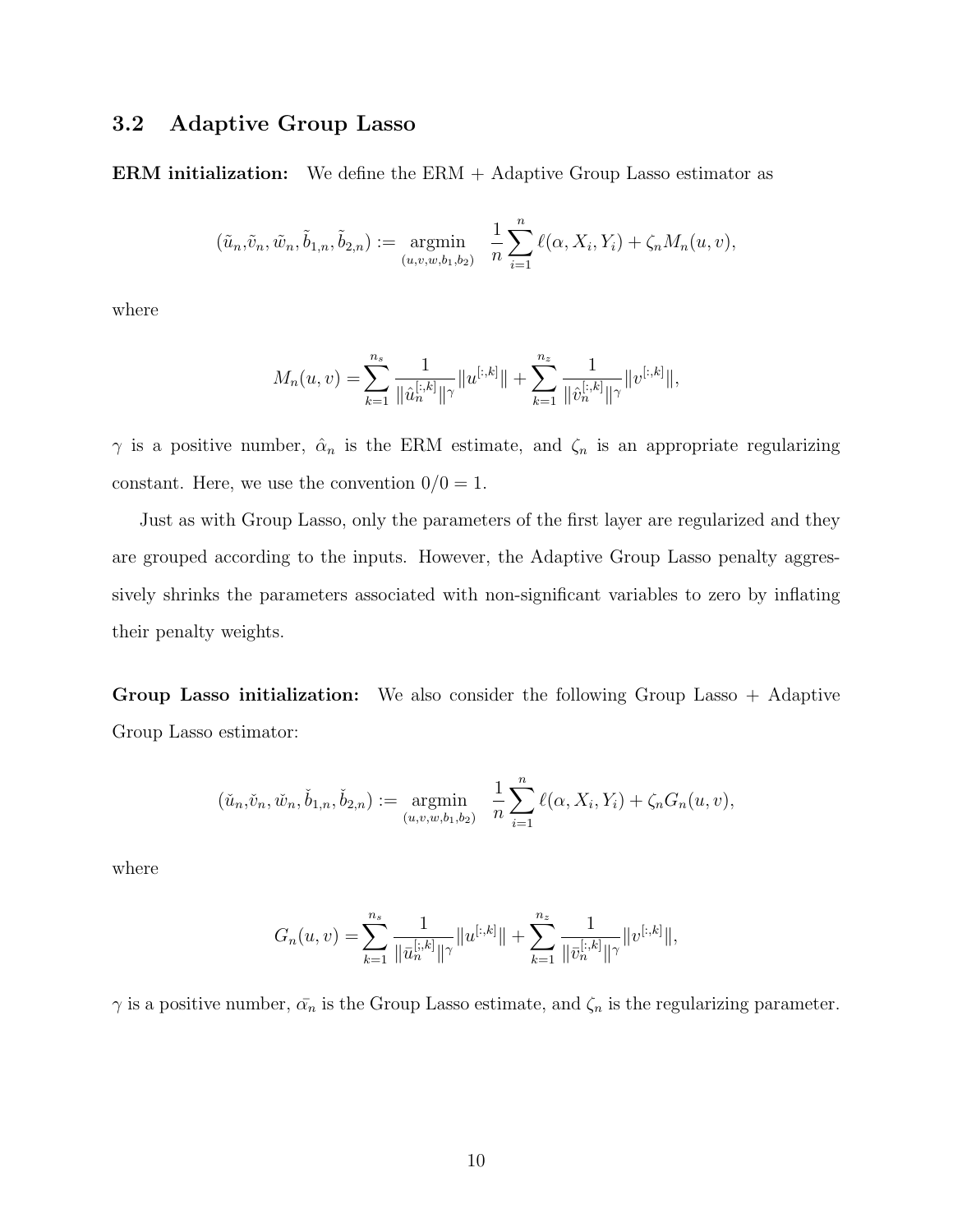### 4 Consistent feature selection via Adaptive Group Lasso

As we see in the previous section, an Adaptive Group Lasso estimator inherently depends on the initialization. Naturally, the performance of an Adaptive Group Lasso depends strongly on theoretical properties of the initial estimator. In this section, we first investigate the convergence of the ERM and the Group Lasso, then use such results to establish feature selection consistency of the Adaptive Group Lasso.

#### 4.1 Convergence of the ERM and the Group Lasso

First, we define the risk and empirical risk functions as follows:

$$
R(\alpha) = \mathbb{E}_{(X,Y)\sim P_{X,Y}^*}[(f_{\alpha}(X) - Y)^2]
$$

$$
R_n(\alpha) = \frac{1}{n} \sum_{i=1}^n (f_{\alpha}(X_i) - Y_i)^2.
$$

We note that that the set of all minimizers of the function  $R(\alpha)$  is  $\mathcal{H}^*$  (the set of all weight vectors that produce the same input-output map as the generating model). We have the following results about the risk functions, for which the proofs can be found in the Appendix.

<span id="page-10-1"></span>Lemma 4.1 (Lipschitzness of the risk functions).

- $R(\alpha)$  is a Lipschitz function with Lipschitz constant  $c_0 > 0$ .
- For any  $\delta > 0$ , there exists  $M_{\delta} > c_0$  such that  $R_n(\alpha)$  is an  $M_{\delta}$ -Lipschitz function with probability at least  $1 - \delta$ .

Next, we provide a generalization bound on the deviation of the empirical risk function from its expected value (proof is in the Appendix).

<span id="page-10-0"></span>**Lemma 4.2** (Generalization bound). For any  $\delta > 0$ , there exist  $c_1(\delta) > 0$  such that

$$
|R_n(\alpha) - R(\alpha)| \le c_1 \frac{\log n}{\sqrt{n}}, \quad \forall \alpha \in \mathcal{W}.
$$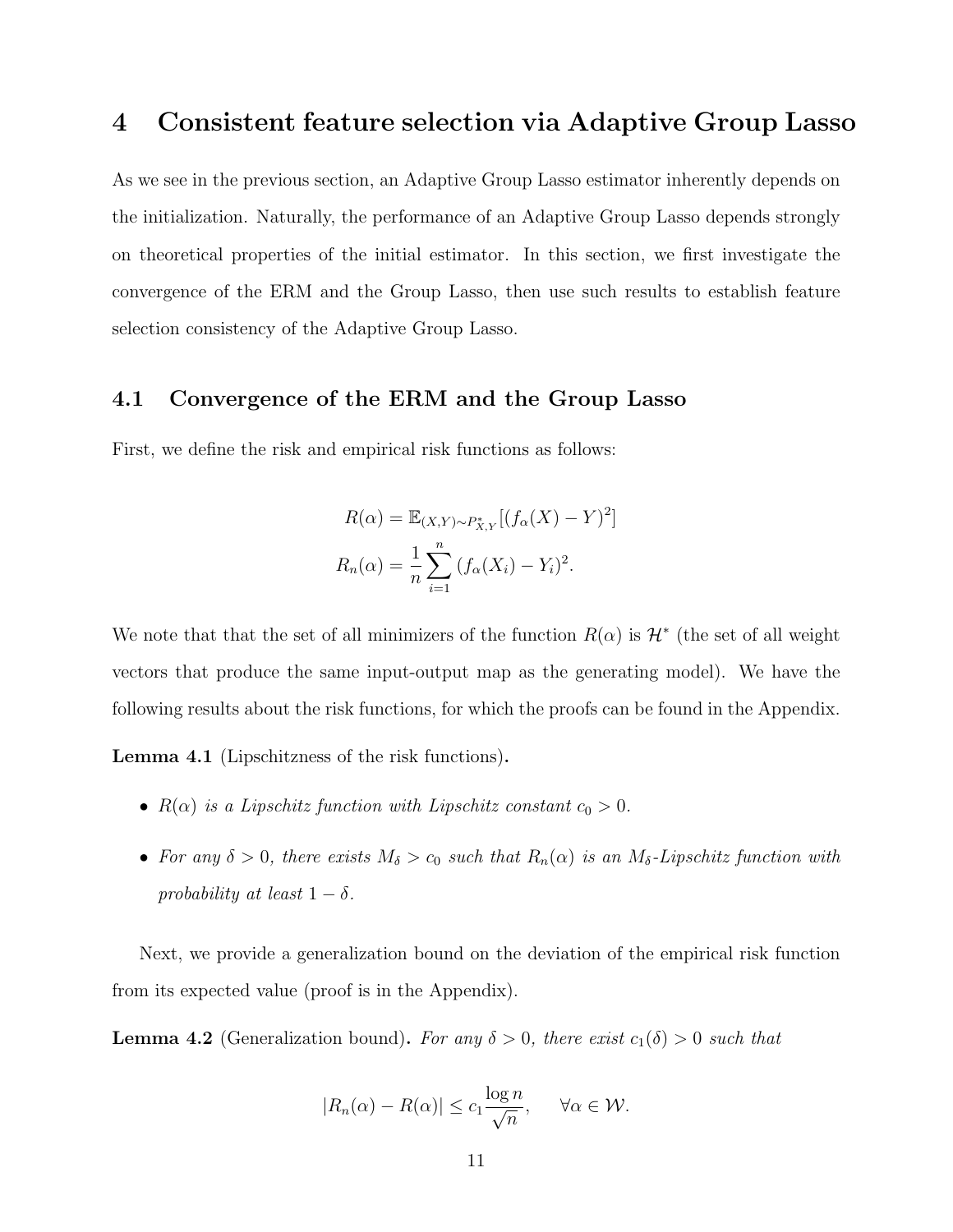with probability at least  $1 - \delta$ .

We also need the following information bound.

<span id="page-11-0"></span>**Lemma 4.3.** For any  $\alpha \in \mathcal{H}^*$ , there exist  $c_2(\alpha) > 0$  and a neighborhood  $\mathcal{U}_{\alpha}$  such that

$$
R(\beta) - R(\alpha) \ge c_2 ||\beta - \alpha||^2
$$

for all  $\beta \in \mathcal{U}_{\alpha}$ .

*Proof.* We recall that the Fisher information matrix  $I_{\alpha}$  for a Gaussian model is given by

$$
(I_{\alpha})_{ij} = \frac{1}{2\sigma_e^2} E[\nabla_{\alpha}^2 \ell(\alpha, Y, X)].
$$

Lemma [2.8](#page-7-1) implies that under Assumption 2.[7,](#page-7-0)  $f_{\alpha}$  is irreducible for all  $\alpha \in \mathcal{H}^*$ . By Theorem 1 in [Fukumizu](#page-21-5) [\(1996\)](#page-21-5), the Fisher information matrix  $I_{\alpha}$  is positive definite for all  $\alpha \in \mathcal{H}^*$ . We deduce that

$$
\ell(\beta, Y, X) - \ell(\alpha, Y, X) = 2(f_{\alpha}(X) - Y)(\beta - \alpha) \cdot \nabla_{\alpha} f_{\alpha}(X) + \frac{1}{2}(\beta - \alpha)^{t} \nabla_{\alpha}^{2} \ell(\alpha, Y, X)(\beta - \alpha) + o(\|\beta - \alpha\|^{2}).
$$

This implies

$$
R(\beta) - R(\alpha) = \sigma_e^2 (\beta - \alpha)^t [I_\alpha](\beta - \alpha) + o(||\beta - \alpha||^2)
$$

which completes the proof since the Fisher information matrix is positive definite.  $\Box$ 

Combining Lemma 4.[2](#page-10-0) and [4](#page-11-0).3, we have.

<span id="page-11-1"></span>**Theorem 4.4** (Convergence of ERM). For any  $\delta > 0$ , there exist  $C_{\delta} > 0$  and  $N_{\delta} > 0$  such that for all  $n \geq N_{\delta}$ , √

$$
\min_{\alpha \in \mathcal{H}^*} \|\hat{\alpha}_n - \alpha\| \le \frac{C_\delta \sqrt{\log n}}{n^{1/4}}
$$

with probability at least  $1 - \delta$ .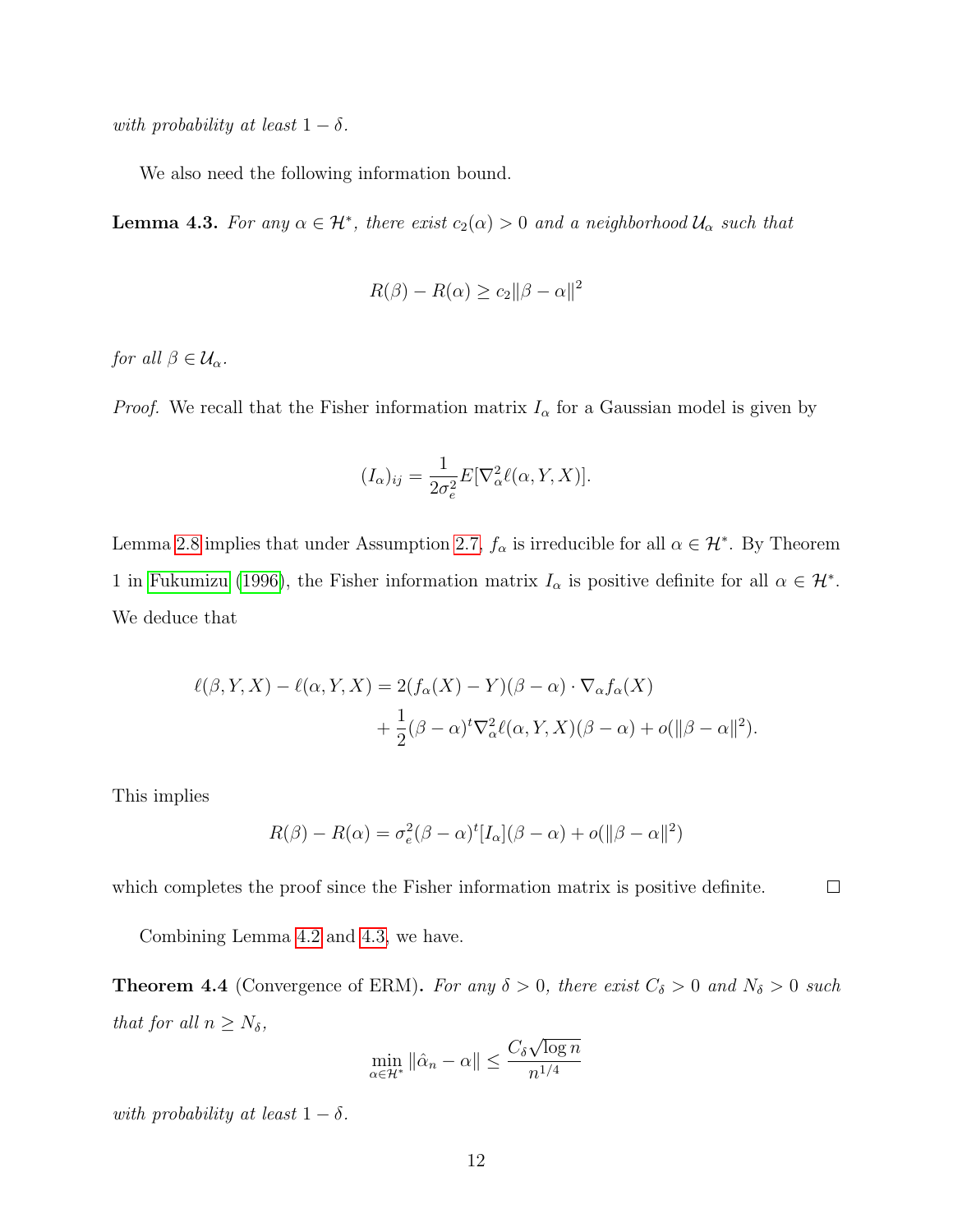Proof. We define

$$
\mathcal{U}=\bigcup_{\alpha\in\mathcal{H}^*}\mathcal{U}(\alpha)
$$

where  $\mathcal{U}(\alpha)$  is defined in Lemma 4.[3.](#page-11-0) Since  $\mathcal{W} \setminus \mathcal{U}$  is compact and  $R(\alpha)$  is a continuous function, there exist  $C_{\mathcal{U}} > 0$  such that

$$
R(\alpha) - R(\alpha^*) \ge C_{\mathcal{U}} \quad \forall \alpha \notin \mathcal{U}.
$$

Thus, for all  $n$  such that

$$
2c_1 \frac{\log n}{\sqrt{n}} \le \frac{C_{\mathcal{U}}}{2}
$$

we have

$$
0 \leq R(\hat{\alpha}_n) - R(\alpha^*) \leq R_n(\hat{\alpha}_n) - R_n(\alpha^*) + 2c_1 \frac{\log n}{\sqrt{n}} \leq 2c_1 \frac{\log n}{\sqrt{n}} < C_{\mathcal{U}}
$$

with probability at least  $1 - \delta$ . We deduce that  $\hat{\alpha}_n \in \mathcal{U}$  with probability at least  $1 - \delta$ . We have

$$
c_2 \|\hat{\alpha}_n - \alpha\|^2 \le R(\hat{\alpha}_n) - R(\alpha) \le 2c_1 \frac{\log n}{\sqrt{n}}
$$

which completes the proof.

Similarly, we also have the following theorem for Group Lasso.

**Theorem 4.5** (Convergence of Group Lasso). Assuming that  $\lambda_n \to 0$ . For any  $\delta > 0$ , there exist  $C_{\delta} > 0$ ,  $N_{\delta} > 0$  such that for all  $n \ge N_{\delta}$ ,

$$
\min_{\alpha \in \mathcal{H}^*} \|\bar{\alpha}_n - \alpha\| \le C_\delta \left(\frac{\log n}{\sqrt{n}} + \lambda_n^2\right)^{1/2}
$$

with probability at least  $1 - \delta$ .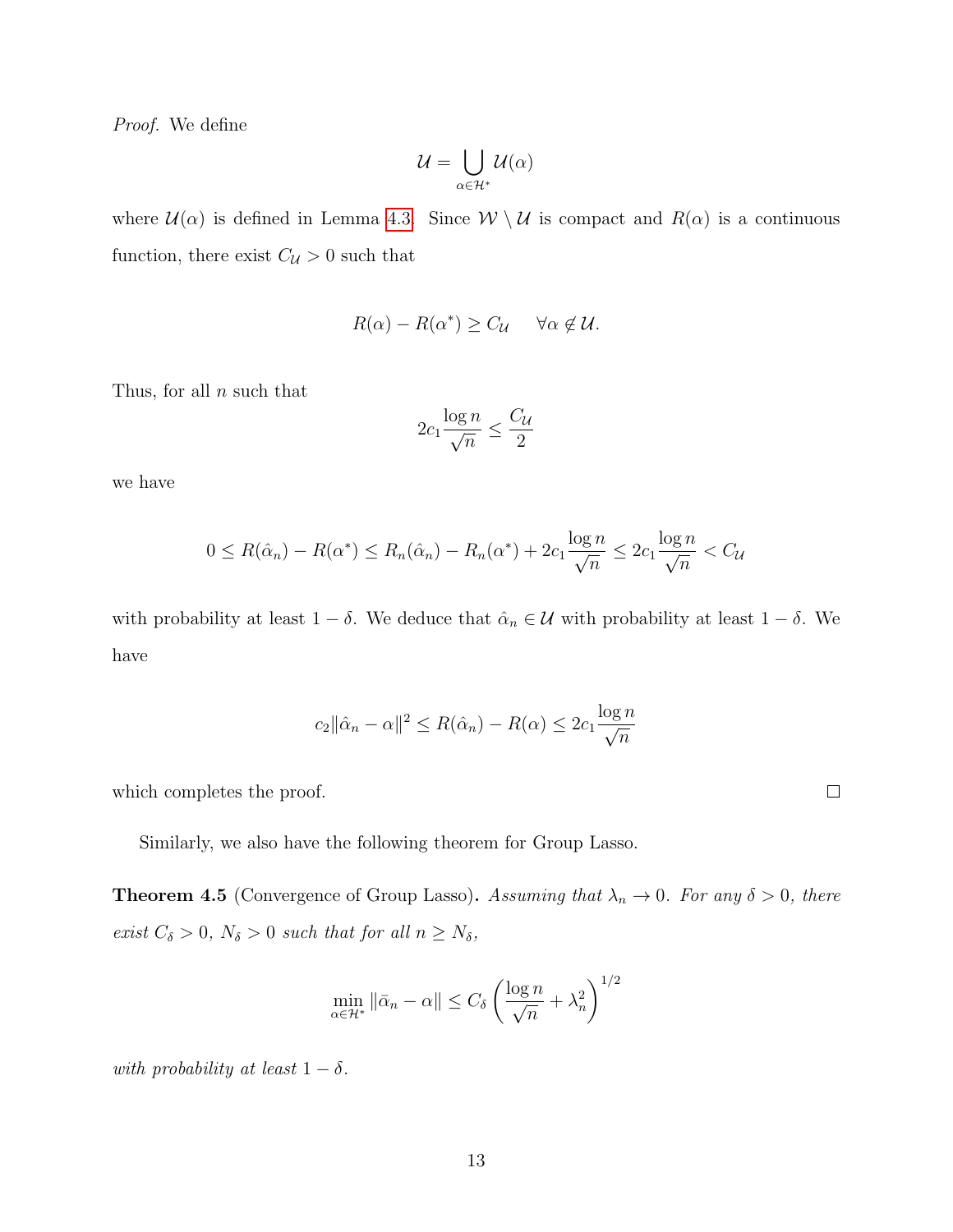Proof. We have

$$
R_n(\bar{\alpha}_n) + \lambda_n L(\bar{\alpha}_n) \le R_n(\alpha^*) + \lambda_n L(\alpha^*)
$$

which implies

$$
R(\bar{\alpha}_n) - R(\alpha^*) \le R_n(\bar{\alpha}_n) - R_n(\alpha^*) + 2c_1 \frac{\log n}{\sqrt{n}}
$$
  

$$
\le 2c_1 \frac{\log n}{\sqrt{n}} + \lambda_n (L(\alpha^*) - L(\bar{\alpha}_n))
$$

since  $W$  is bounded. Using the same argument as in the proof of Theorem 4.[4,](#page-11-1) we conclude that when n is large enough,  $\hat{\alpha}_n \in \mathcal{U}(\alpha)$  for some  $\alpha \in \mathcal{H}^*$ . Since  $L(\alpha)$  is a Lipschitz function, we have

$$
c_2 \|\bar{\alpha}_n - \alpha\|^2 \le 2c_1 \frac{\log n}{\sqrt{n}} + \lambda_n (L(\alpha) - L(\bar{\alpha}_n))
$$
  

$$
\le 2c_1 \frac{\log n}{\sqrt{n}} + \lambda_n C \|\bar{\alpha}_n - \alpha\|
$$
  

$$
\le 2c_1 \frac{\log n}{\sqrt{n}} + \frac{c_2}{2} \|\bar{\alpha}_n - \alpha\|^2 + \frac{C^2 \lambda_n^2}{2c_2}
$$

which completes the proof.

#### 4.2 Feature selection consistency of the adaptive group lasso

<span id="page-13-0"></span>**Theorem 4.6** (Convergence of ERM + Adaptive Group Lasso). Assuming that  $\zeta_n \to 0$ , for all  $\delta > 0$ , there exists  $C_{\delta}, N_{\delta} > 0$  such that for all  $n \geq N_{\delta}$ , we have

$$
\min_{\alpha \in \mathcal{H}^*} \|\tilde{\alpha}_n - \alpha\| \le C_\delta \left(\frac{\log n}{\sqrt{n}} + \zeta_n\right)^{1/2}
$$

with probability at least  $1 - \delta$ .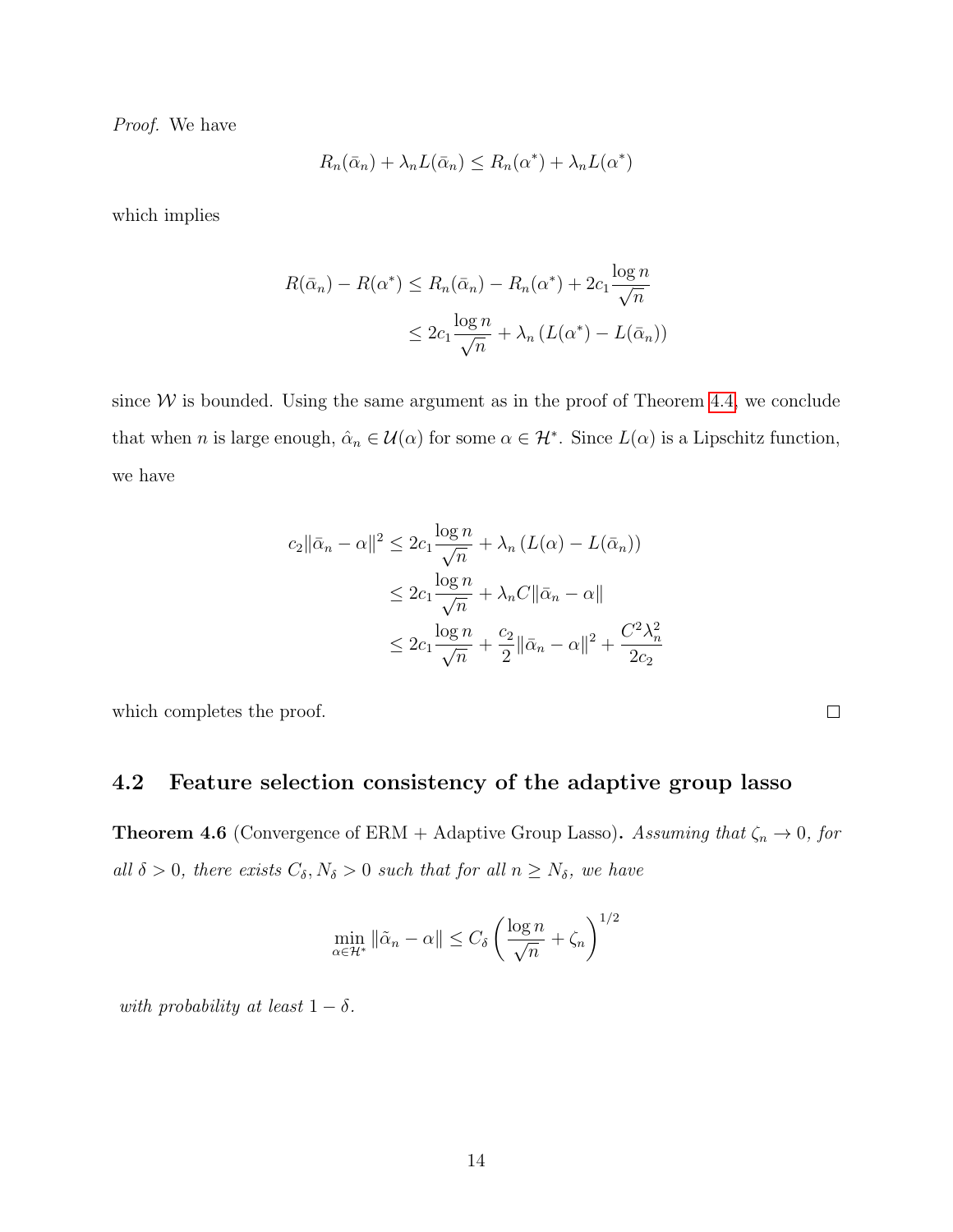Proof. By Theorem [4](#page-11-1).4, for *n* large enough,

$$
\min_{\alpha \in \mathcal{H}^*} \|\hat{\alpha}_n - \alpha\| \le \frac{C_\delta \sqrt{\log n}}{n^{1/4}}
$$

with probability at least  $1 - \delta$ . Therefore,

$$
\min_{\alpha \in \mathcal{H}^*} \|\hat{u}_n^{[:,k]} - u^{[:,k]}\| \le \frac{C_\delta \sqrt{\log n}}{n^{1/4}}, \quad \forall k = 1, \dots, n_s.
$$

By Lemma [2](#page-7-1).8, we conclude that  $\hat{u}_n^{[:,k]}$  is bounded away from zero as  $n \to \infty$ . We deduce that for  $\alpha \in \mathcal{H}^*$ ,

$$
M_n(\alpha) = \sum_{i=1}^{n_s} \frac{1}{\|u_n^{[:,k]}\|} \|u^{[:,k]}\| < \infty.
$$

Thus,

$$
R(\tilde{\alpha}_n) - R(\alpha^*) \le R_n(\tilde{\alpha}_n) - R_n(\alpha^*) + 2c_1 \frac{\log n}{\sqrt{n}}
$$
  

$$
\le 2c_1 \frac{\log n}{\sqrt{n}} + \zeta_n \left(M_n(\alpha^*) - M_n(\bar{\alpha}_n)\right)
$$
  

$$
\le 2c_1 \frac{\log n}{\sqrt{n}} + \zeta_n M_n(\alpha^*).
$$

Since  $M_n(\alpha)$  is bounded, using the same argument as in the proof of Theorem [4](#page-11-1).4, we conclude that when n is large enough,  $\tilde{\alpha}_n \in \mathcal{U}(\alpha)$  for some  $\alpha \in \mathcal{H}^*$  and there exists  $\alpha \in \mathcal{H}^*$ 

$$
c_2 \|\bar{\alpha}_n - \alpha\|^2 \le R(\tilde{\alpha}_n) - R(\alpha^*) \le 2c_1 \frac{\log n}{\sqrt{n}} + \zeta_n M_n(\alpha^*)
$$

which completes the proof.

We are now ready to prove the main theorem of our paper.

**Theorem 4.7** (Feature selection consistency of ERM + Adaptive Group Lasso). For  $\gamma > 0$ ,  $\mu \in (0, \gamma/4)$  and  $\zeta_n = \Omega(n^{-\gamma/4+\mu})$ , then the ERM + Adaptive Group Lasso is consistent for feature selection. That is, for any  $\delta > 0$ , there exists  $N_{\delta}$  such that for  $n > N_{\delta}$ ,  $\tilde{u}_n^{[:,k]} \neq$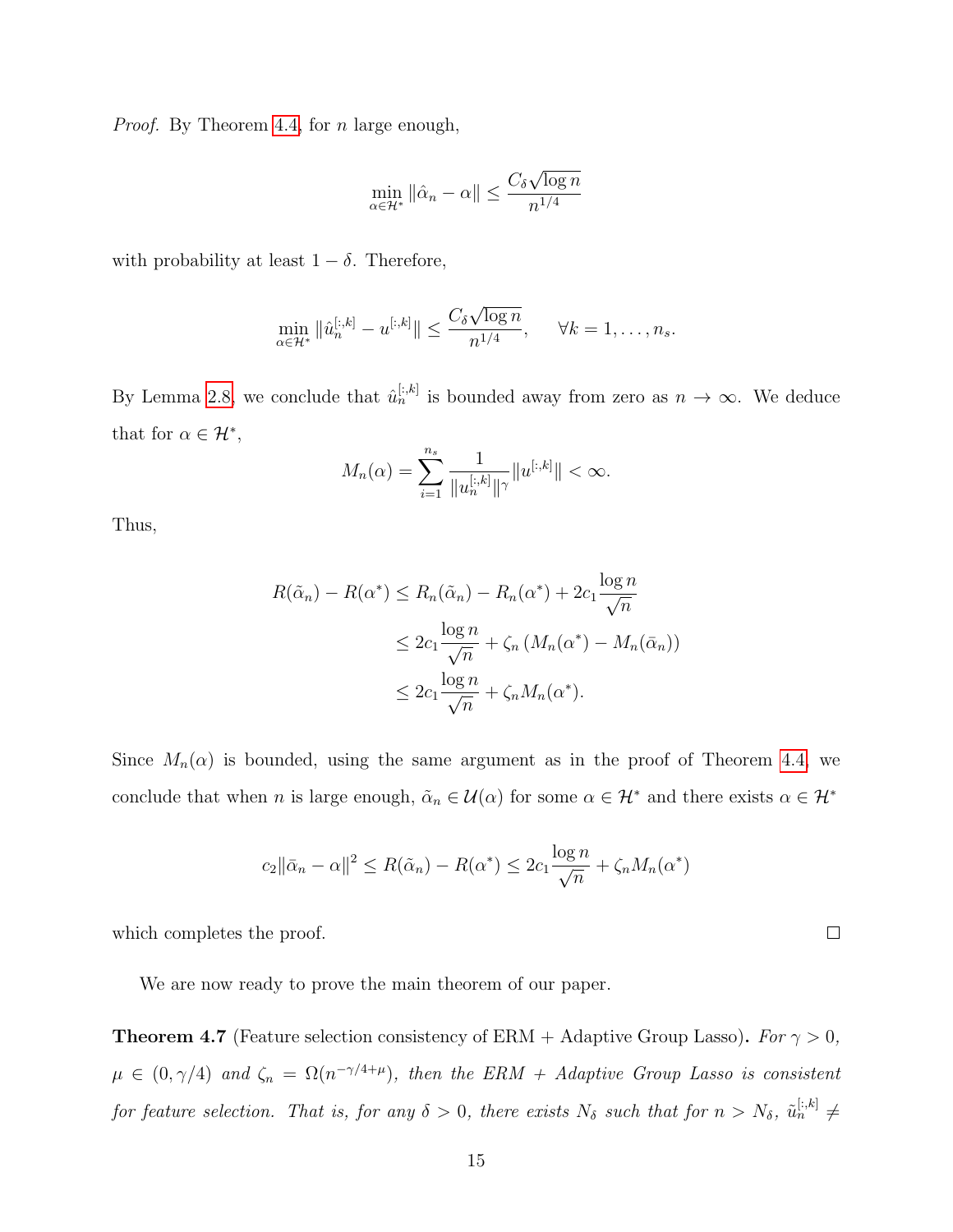$0, \forall k = 1, \ldots, n_s, \text{ and } \tilde{v}_n^{[:,k]} = 0, \forall k = 1, \ldots, n_z \text{ with probability at least } 1 - \delta.$ 

Proof. Theorem [4](#page-13-0).6 provides that

$$
\min_{\alpha \in \mathcal{H}^*} \|\tilde{\alpha}_n - \alpha\| \le C_\delta \left(\frac{\log n}{\sqrt{n}} + \zeta_n\right)^{1/2}
$$

By Lemma [2](#page-7-1).8, we conclude that  $\tilde{u}_n^{[:,k]}$  is different from zero for n large enough. Next, we will prove that  $\tilde{v}_n = 0$ . Note that from Theorem [4](#page-11-1).4

$$
\|\hat{v}_n^{[:,k]}\| \leq \frac{C_\delta \sqrt{\log n}}{n^{1/4}}
$$

with probability at least  $1 - \delta$ . Thus,

<span id="page-15-0"></span>
$$
\lim_{n \to \infty} \zeta_n \frac{1}{\|\hat{v}_n^{[:,k]}\|^\gamma} \ge C_\delta^{-\gamma} \lim_{n \to \infty} \zeta_n \frac{n^{\gamma/4}}{(\log n)^{\gamma/2}} = \infty. \tag{4.1}
$$

Now, we assume that  $\tilde{v}_n^{[:,k]} \neq 0$  for some k and define a new weight configuration  $g_n$  obtained from  $\tilde{\alpha}_n$  by setting the  $v^{[:,k]}$  component to 0. By definition of the estimator  $\tilde{\alpha}_n$ , we have

$$
R_n(\tilde{\alpha}_n) + \zeta_n \frac{1}{\|\hat{v}_n^{[:,k]}\|^\gamma} \|\tilde{v}_n^{[:,k]}\| \le R_n(g_n).
$$

By Lemma [4](#page-10-1).1, we have

$$
\zeta_n \frac{1}{\|\hat{v}_n^{[:,k]}\|^\gamma} \|\tilde{v}_n^{[:,k]}\| \le R_n(g_n) - R_n(\tilde{\alpha}_n)
$$
  

$$
\le c_0 \|g_n - \tilde{\alpha}_n\| = M_\delta \|\tilde{v}_n^{[:,k]}\|.
$$

with probability at least  $1 - \delta$ . Since  $\tilde{v}_n^{[:,k]} \neq 0$ , we deduce that

$$
\zeta_n \frac{1}{\|\hat{v}_n^{[:,k]}\|^\gamma} \le M_\delta,
$$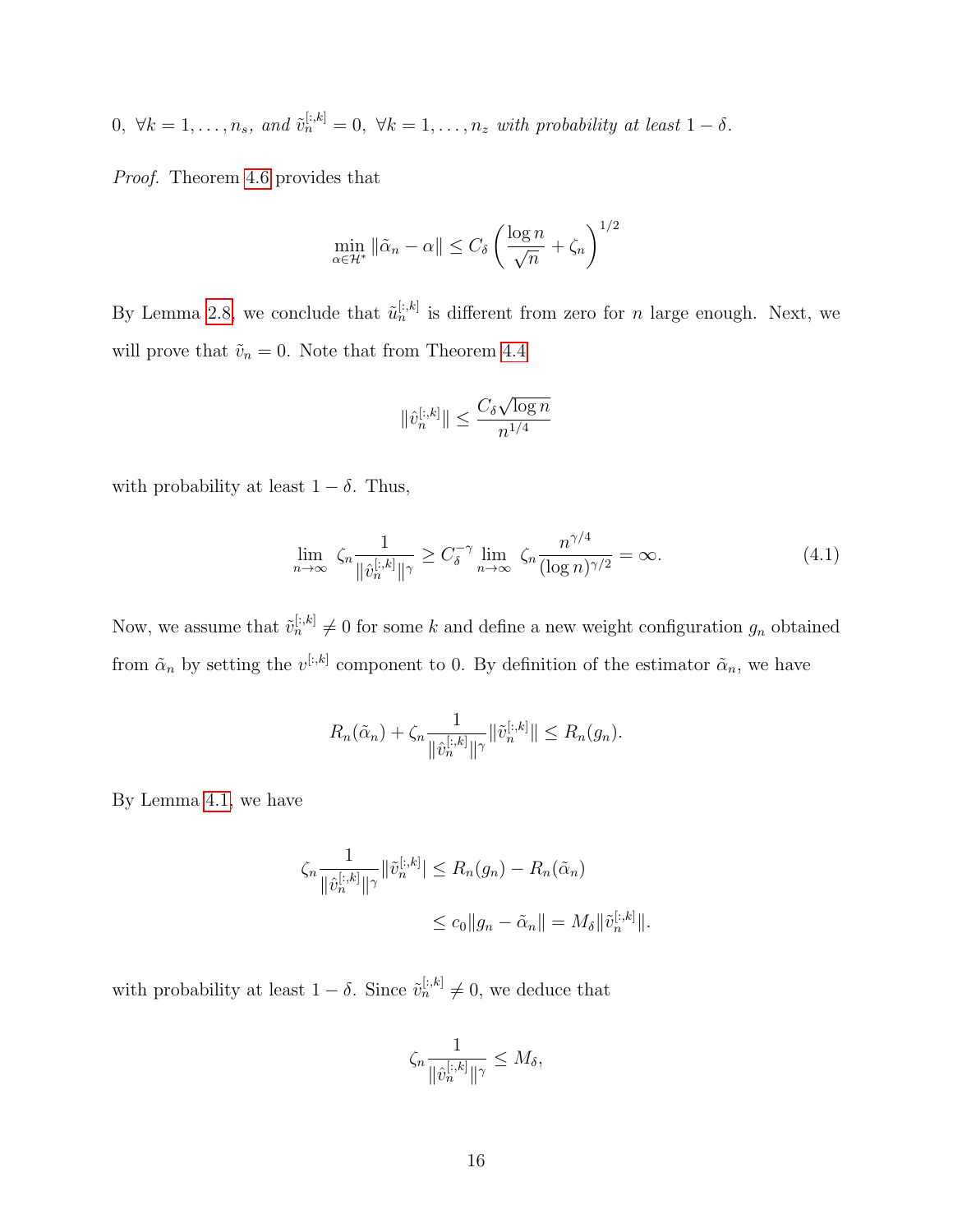which contradicts  $(4.1)$ . This completes the proof.

**Theorem 4.8** (Feature selection consistency of Group Lasso  $+$  Adaptive Group Lasso). For  $\gamma > 0$ ,  $\mu \in (0, \gamma/4)$ ,  $\zeta_n = \Omega(n^{-\gamma/4 + \mu})$  and  $\zeta_n = \Omega(\lambda_n^{\gamma+\mu})$  where  $\lambda_n$  is the regularizing constant of the initial Group Lasso estimate. Then, the Group Lasso  $+$  Adaptive Group Lasso is consistent for feature selection.

*Proof.* The proof is similar to that of the ERM  $+$  Adaptive Group Lasso, with the only exception that

$$
\|\bar{v}_n^{[:,k]}\| \le C\left(\frac{\log n}{\sqrt{n}} + \lambda_n^2\right)^{1/2}.
$$

with probability  $1 - \delta$ .

### 5 Simulation studies

We use synthetic data to investigate the performance of our feature selection procedure. Throughout the experiment, we consider single-output feed-forward neural networks with one hidden layer of ten hidden nodes. Two separate sets of experiments are considered. In the first set, one of the two input variables is non-significant while the other is significant. In the second set of simulations, two of the five input variables are non-significant and the other three are.

In each set of experiments, we simulate datasets of size  $n = 1000$  from the generative model

$$
Y = f_{u^*,0,w^*,b_1^*,b_2^*}(X) + \epsilon
$$

where the noise  $\epsilon^{[i]}$  is sampled independently from  $\mathcal{N}(0, \sigma_e^2)$  with various values of  $\sigma_e^2$ . Each component of  $X, b_1^*, b_2^*$  is sampled independently from  $\mathcal{N}(0, 1)$ , and each component of  $u^*, w^*$ is independently sampled from  $\mathcal{N}(1, 1)$ .

We are interested in the performance of our feature selection procedures with various noise levels. For each  $\sigma_e^2$  in  $\{0, 0.2, 0.4, 0.6, 0.8, 1\}$ , we simulate 100 datasets of size  $n = 1000$ .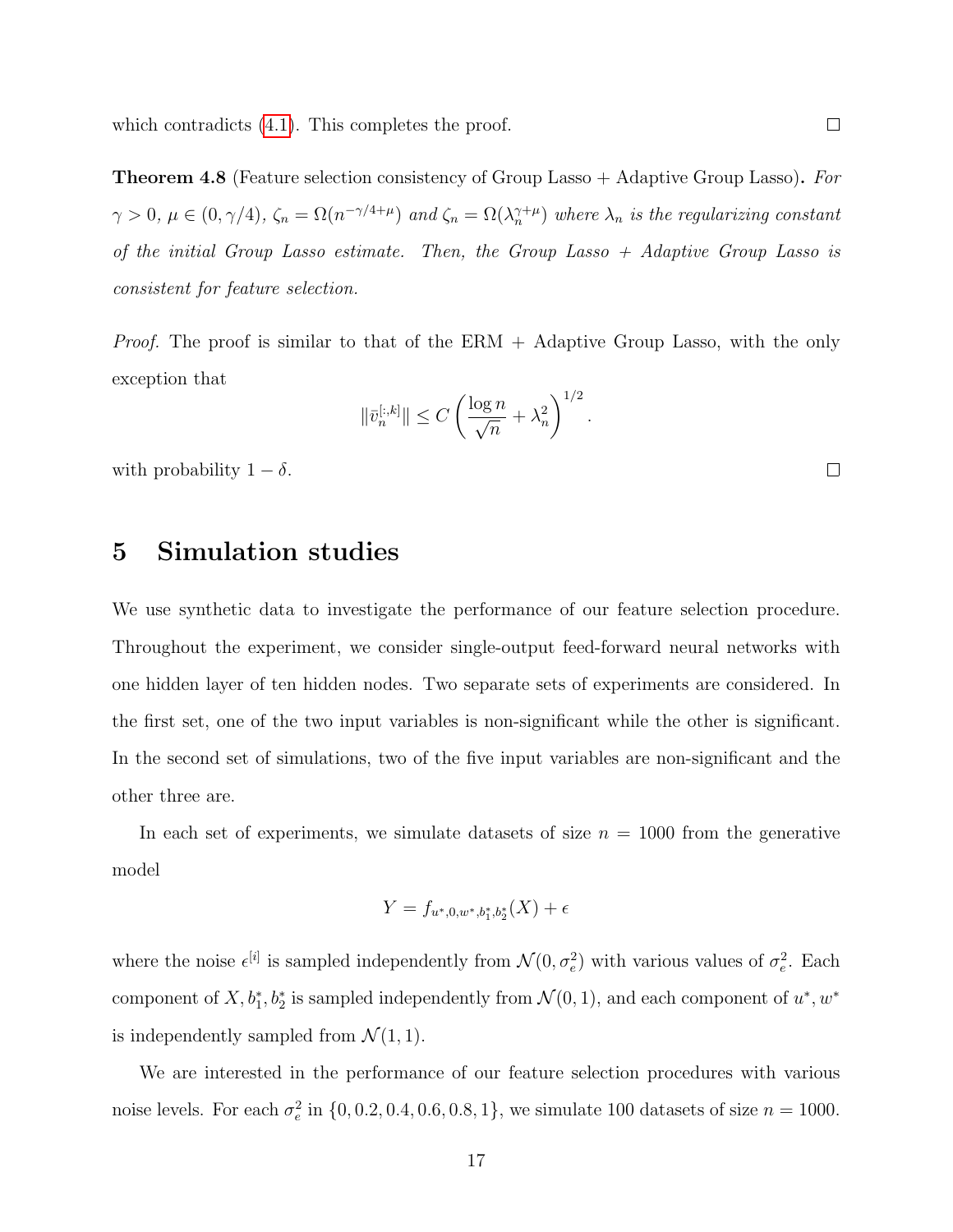

<span id="page-17-0"></span>Figure 2: False Discovery Rates (FDRs) of the two non-significant variables (each subfigure corresponds to a non-significant variable) in the second set of experiment with varying degrees of noise by the three feature selection algorithms: the Group Lasso (red curves), the ERM + Adaptive Group Lasso (green), and Group Lasso + Adaptive Group Lasso (blue).

We apply three methods of feature selection (the Group Lasso, the ERM + Adaptive Group Lasso, and Group Lasso + Adaptive Group Lasso) on each simulated dataset with  $\gamma = 2$ . The regularizing constant is chosen from the set  $\{0.001, 0.01, 0.1, 1\}$  using three-fold crossvalidation. The algorithms are trained using Adam optimizer over 10000 epochs with batchsize of 200, of which the codes are created using Python package *lasagne* [Dieleman et al.](#page-21-6) [\(2015\)](#page-21-6) and Python library theano [The Theano Development Team et al.](#page-22-8) [\(2016\)](#page-22-8). Following the convention used in [Scardapane et al.](#page-22-6) [\(2017\)](#page-22-6), we deselect a variable if the  $\ell_2$ -norm of the groups of parameters associated with that variable is below the cut-off value  $10^{-3}$ .

The result is presented in Figure [2,](#page-17-0) where the False Discovery Rate (FDR) of the two nonsignificant variables in the second set of experiments (with 5 input variables) for each of the algorithms are reported. A similar result for the first set of experiments is also provided in the Appendix. In both sets of experiments, we observe that across all algorithms, the FDR tends to increase as the variance of the error increases. The Group Lasso + Adaptive Group Lasso perform the best, while the Group Lasso fails to recognize the non-significant variables when there are errors in the model  $(\sigma_e^2 > 0)$ . The result indicates that for highly non-linear models such as neural networks, standard Lasso-type algorithms may not be aggressive enough to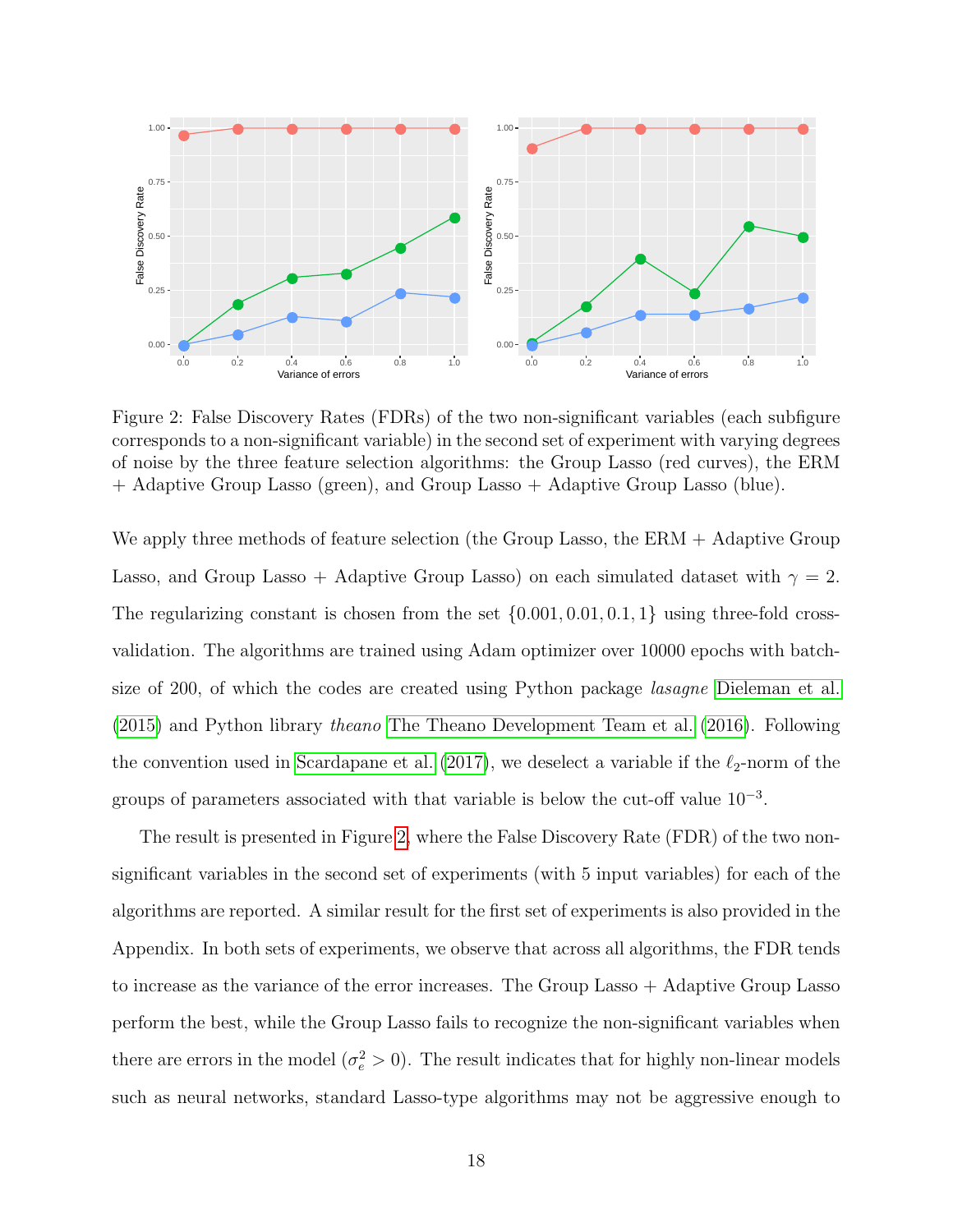

<span id="page-18-0"></span>Figure 3: Frequency of being selected by Group Lasso  $+$  Adaptive Group Lasso of each feature, computed out of 100 runs of the algorithm.

enforce sparsity and data-dependent approaches such as Adaptive Lasso might be necessary for effective feature selection. On the other hand, it is worth noting that all three methods can detect the significant variables efficiently.

## 6 Data analysis

In addition to the simulation examples presented in the previous section, we also demonstrate the practical use of our feature selection approach to analyze the Divorce Prediction dataset (Yöntem et al., 2019) from the UCI Machine Learning Repository [Dua and Graff](#page-21-7) [\(2017\)](#page-21-7). The dataset consists of survey data from 170 married couples, where each participant rates 54 statements about their marriage on the scale from 0–4 (a detailed list of the statements are provided in the Appendix). The dataset was collected from seven different regions of Turkey (but predominantly from the Black Sea region) through face-to-face interviews and via Google Drive. Among the participants, 49% were divorced and 51% were married couples.

Based on the success of its performance in simulation studies, we apply the Group Lasso + Adaptive Group Lasso to analyze the data set. In this analysis, we also use the feed-forward network structure with one hidden layer and the hyperbolic tangent activation function.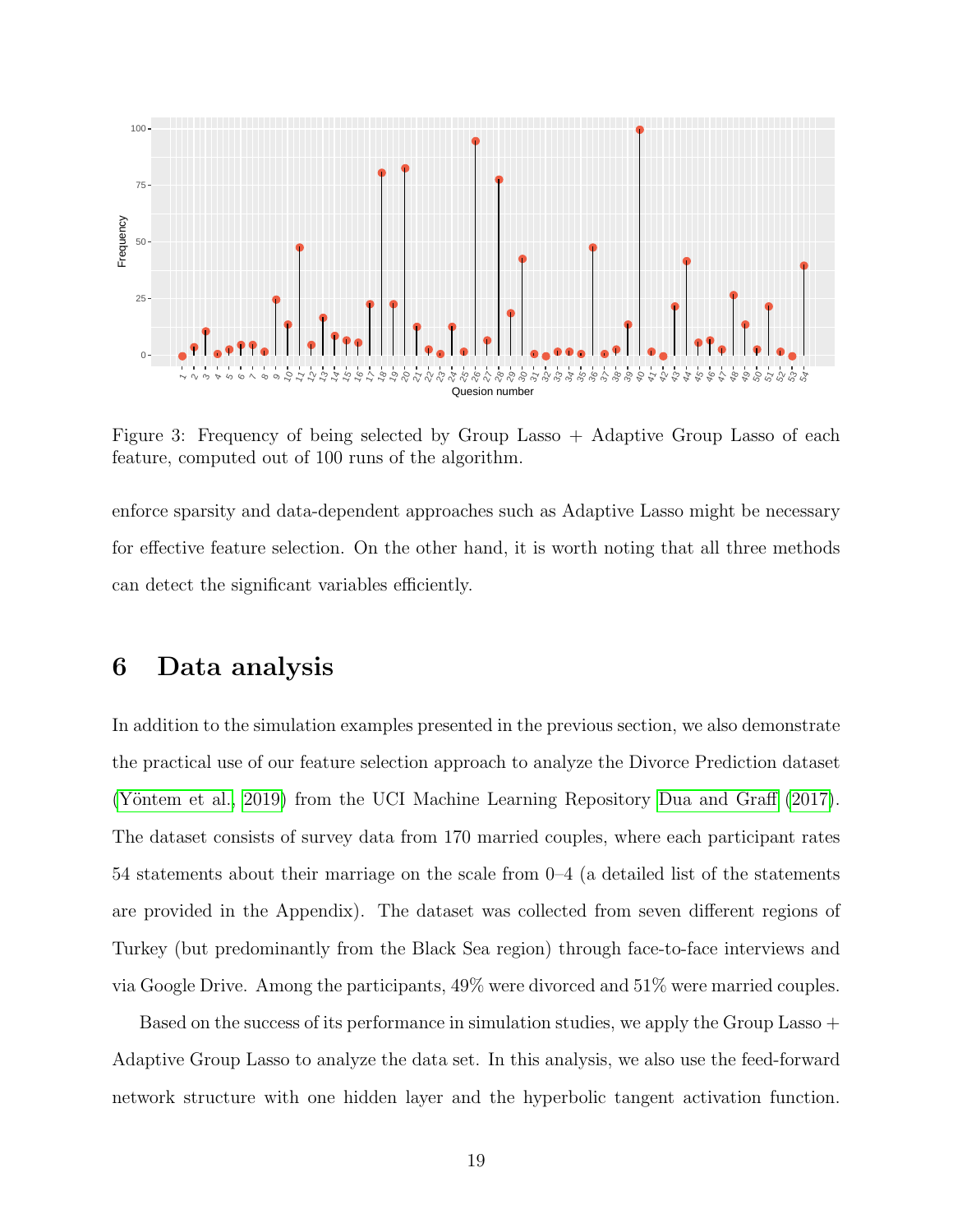Since the data is binary, we further add a sigmoid activation function to the output layer of the network. The model is then trained using Adam optimizer with binary cross-entropy loss over 10000 epochs with batch-size of 32. The 3-fold cross-validation is employed to select the regularizing parameter  $\lambda$  from the set  $\{0.001, 0.01, 0.1, 1, 2, 4, 8, 16\}$ . To take into account the stochasticity of the selection procedure, we run the algorithm 100 times and record the number of times each feature is chosen by the algorithm. The result is presented in Figure [3,](#page-18-0) which shows that the five most important variables are selected more than 75 times while all other variables appear fewer than 50 times on the selections.

To validate the result, we fit the dataset on the full set of variables and on the selected set of five variables using ERM algorithm with the same neural network structure and compare their performances. In each iteration, the dataset is split into a training set and a test set by a ratio of 75-25. We use ERM to train on the training set with the binary cross-entropy loss and compute the accuracy on the test set. The process is repeated 100 times and the average testing accuracy for the full model and the selected model are 97.7% and 98.1%, respectively. The result indicates that our feature selection procedure can select the most important features for prediction.

# Discussions and future work

In this work, we propose the use of the Adaptive Group Lasso for selecting important features of neural networks. Under mild regularity conditions, we establish feature selection consistency of two versions of the Adaptive Group Lasso on three-layer neural networks with hyperbolic tangent activation function. We have demonstrated the efficiency and effectiveness of our methods with both synthetic and real datasets. We show that the standard Group Lasso estimator has difficulty identifying the input support while the Adaptive Group Lasso can accurately and consistently select the correct set of significant variables.

There are several avenues for future directions of this work. Firstly, [Sussmann](#page-22-7) [\(1992\)](#page-22-7) and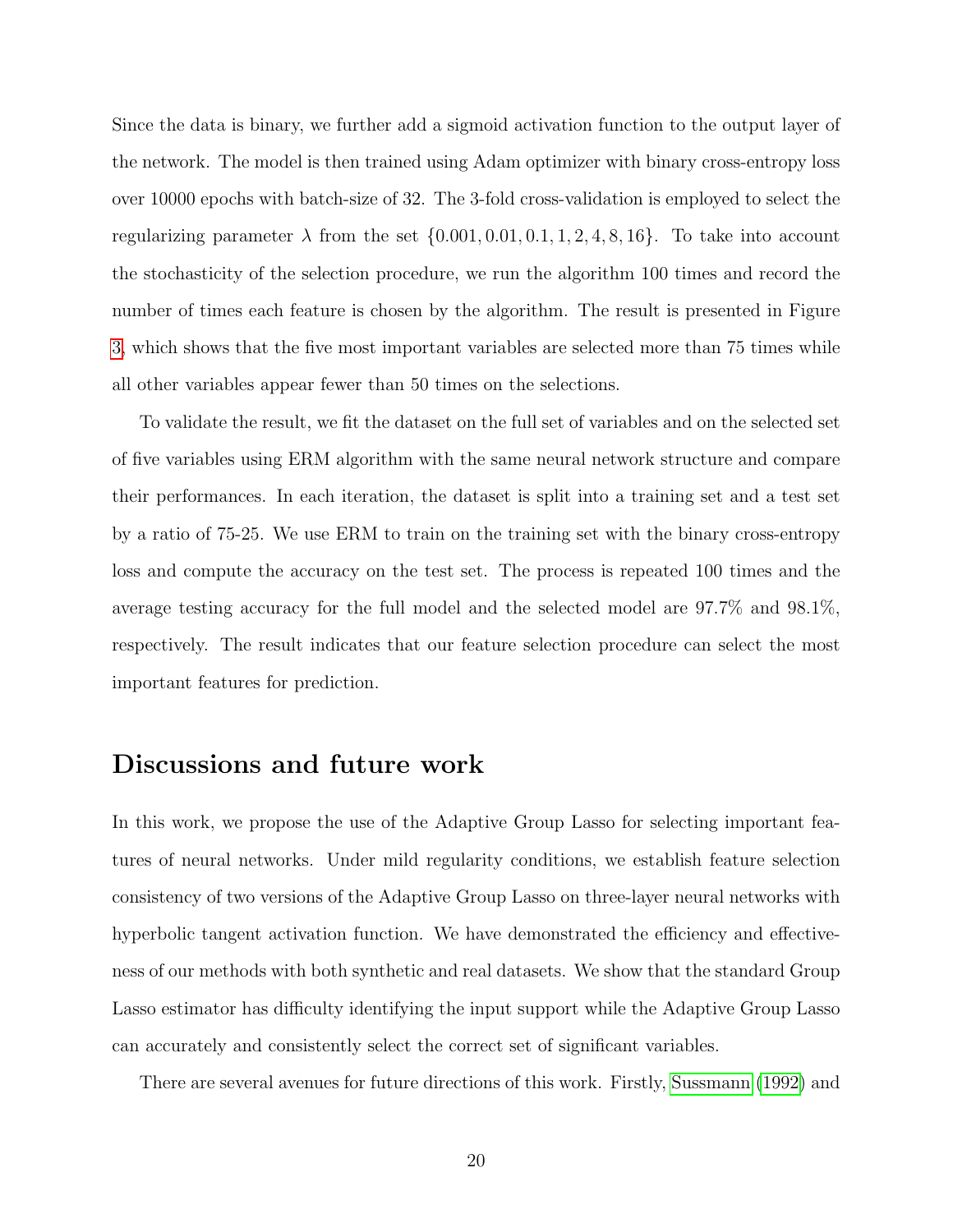[Fukumizu](#page-21-5) [\(1996\)](#page-21-5) outlined conditions of the activation functions for which characterization of functional equivalent neural networks can be obtained. This might be used to extend our results to other activation functions, including the sigmoid and the leaky-ReLU functions. Secondly, the possibility of extending the results to deeper networks relies mainly on reestablishing Lemma 2.[8,](#page-7-1) which dictates that: there is no alternative weight vector with different input support but has the same input-output mapping as the generating model. We note that if this condition fails, then the feature selection problem is ill-defined and it is not possible to do feature selection in this scenario. Further understanding about the landscape of deep neural networks will provide additional insights about when feature selection is possible and how our method can be adapted to tackle the problem.

# Acknowledgement

LSTH was supported by startup funds from Dalhousie University, the Canada Research Chairs program, the NSERC Discovery Grant RGPIN-2018-05447, and the NSERC Discovery Launch Supplement DGECR-2018-00181.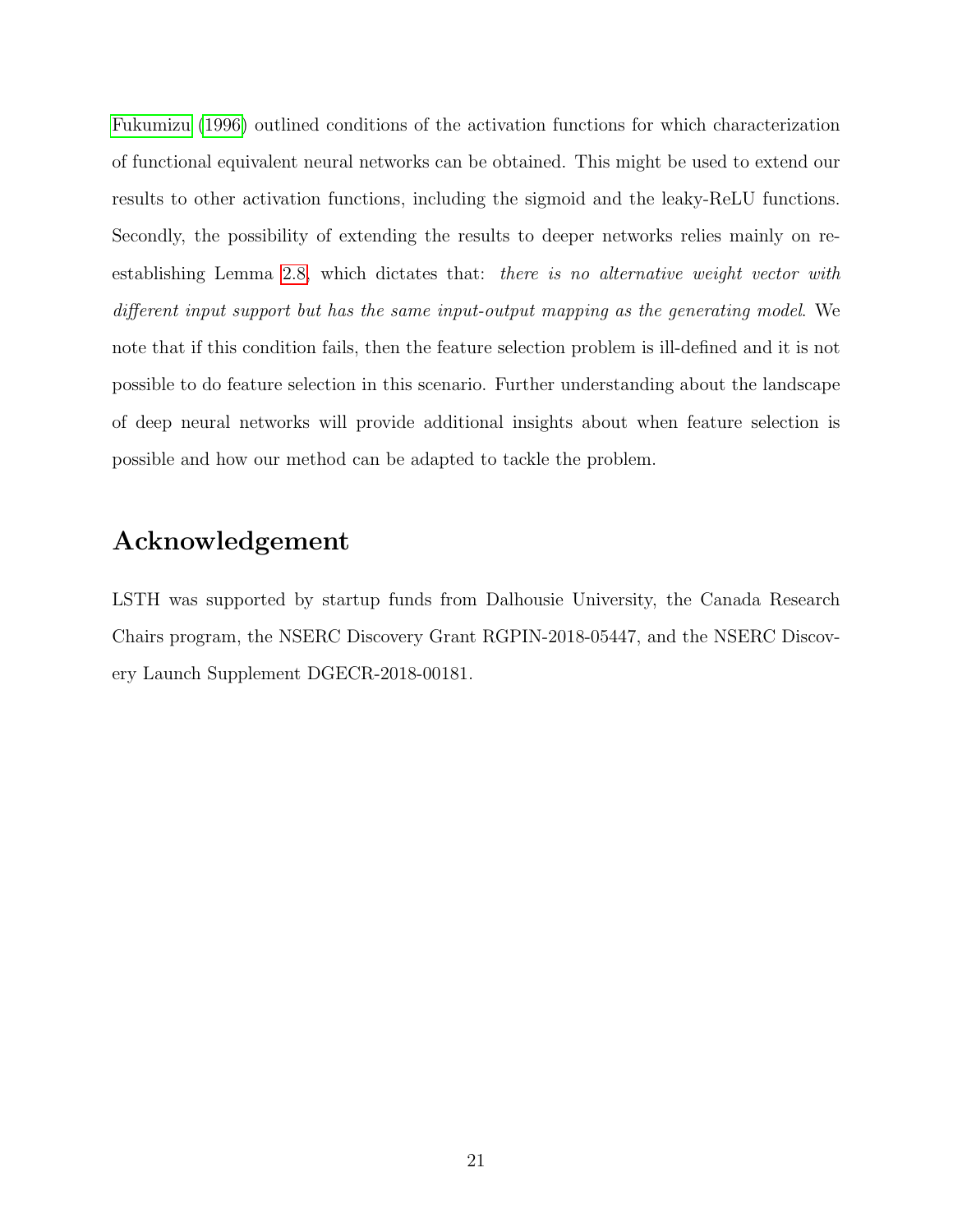# References

- <span id="page-21-0"></span>Ching, T., D. S. Himmelstein, B. K. Beaulieu-Jones, A. A. Kalinin, B. T. Do, G. P. Way, E. Ferrero, P.-M. Agapow, M. Zietz, M. M. Hoffman, et al. (2018). Opportunities and obstacles for deep learning in biology and medicine. Journal of The Royal Society Interface  $15(141)$ , 20170387.
- <span id="page-21-6"></span>Dieleman, S., J. Schluter, C. Raffel, E. Olson, S. K. Sonderby, D. Nouri, D. Maturana, M. Thoma, E. Battenberg, J. Kelly, J. D. Fauw, M. Heilman, D. M. de Almeida, B. McFee, H. Weideman, G. Takacs, P. de Rivaz, J. Crall, G. Sanders, K. Rasul, C. Liu, G. French, and J. Degrave (2015, August). Lasagne: First release.
- <span id="page-21-7"></span>Dua, D. and C. Graff (2017). UCI machine learning repository.
- <span id="page-21-5"></span>Fukumizu, K. (1996). A regularity condition of the information matrix of a multilayer perceptron network. Neural Networks  $9(5)$ , 871–879.
- <span id="page-21-1"></span>Ibrahim, R., N. A. Yousri, M. A. Ismail, and N. M. El-Makky (2014). Multi-level gene/MiRNA feature selection using deep belief nets and active learning. In 2014 36th Annual International Conference of the IEEE Engineering in Medicine and Biology Society, pp. 3957–3960. IEEE.
- <span id="page-21-4"></span>Kurkova, V. and P. C. Kainen (1994). Functionally equivalent feedforward neural networks. Neural Computation  $6(3)$ , 543-558.
- <span id="page-21-3"></span>Li, Y., C.-Y. Chen, and W. W. Wasserman (2016). Deep feature selection: theory and application to identify enhancers and promoters. Journal of Computational Biology 23 (5), 322–336.
- <span id="page-21-2"></span>Lu, Y., Y. Fan, J. Lv, and W. S. Noble (2018). Deeppink: reproducible feature selection in deep neural networks. In Advances in Neural Information Processing Systems, pp. 8676–8686.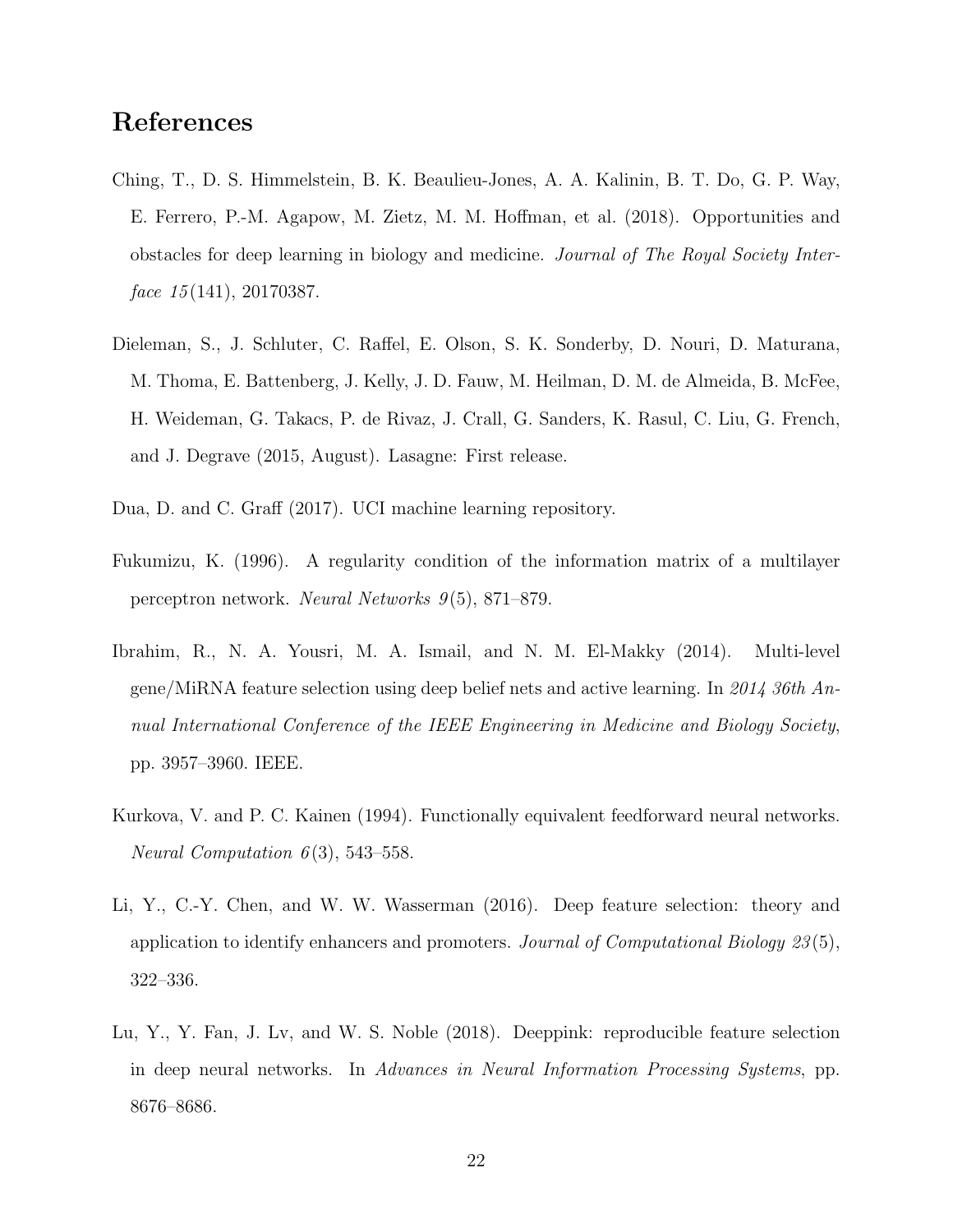- <span id="page-22-2"></span>Lundberg, S. M. and S.-I. Lee (2017). A unified approach to interpreting model predictions. In Advances in Neural Information Processing Systems, pp. 4765–4774.
- <span id="page-22-4"></span>Nezhad, M. Z., D. Zhu, X. Li, K. Yang, and P. Levy (2016). Safs: A deep feature selection approach for precision medicine. In 2016 IEEE International Conference on Bioinformatics and Biomedicine (BIBM), pp. 501–506. IEEE.
- <span id="page-22-1"></span>Ribeiro, M. T., S. Singh, and C. Guestrin (2016). "Why should i trust you?" Explaining the predictions of any classifier. In Proceedings of the 22nd ACM SIGKDD International Conference on Knowledge Discovery and Data mining, pp. 1135–1144.
- <span id="page-22-6"></span>Scardapane, S., D. Comminiello, A. Hussain, and A. Uncini (2017). Group sparse regularization for deep neural networks. Neurocomputing 241, 81–89.
- <span id="page-22-3"></span>Shrikumar, A., P. Greenside, and A. Kundaje (2017). Learning important features through propagating activation differences. In Proceedings of the 34th International Conference on Machine Learning-Volume 70, pp. 3145–3153. JMLR. org.
- <span id="page-22-0"></span>Simonyan, K., A. Vedaldi, and A. Zisserman (2013). Deep inside convolutional networks: Visualising image classification models and saliency maps.  $arXiv$  preprint  $arXiv:1312.6034$ .
- <span id="page-22-7"></span>Sussmann, H. J. (1992). Uniqueness of the weights for minimal feedforward nets with a given input-output map. Neural Networks  $5(4)$ , 589–593.
- <span id="page-22-5"></span>Taherkhani, A., G. Cosma, and T. M. McGinnity (2018). Deep-FS: A feature selection algorithm for Deep Boltzmann Machines. Neurocomputing 322, 22–37.
- <span id="page-22-8"></span>The Theano Development Team, R. Al-Rfou, G. Alain, A. Almahairi, C. Angermueller, D. Bahdanau, N. Ballas, F. Bastien, J. Bayer, A. Belikov, et al. (2016). Theano: A python framework for fast computation of mathematical expressions. arXiv preprint arXiv:1605.02688 .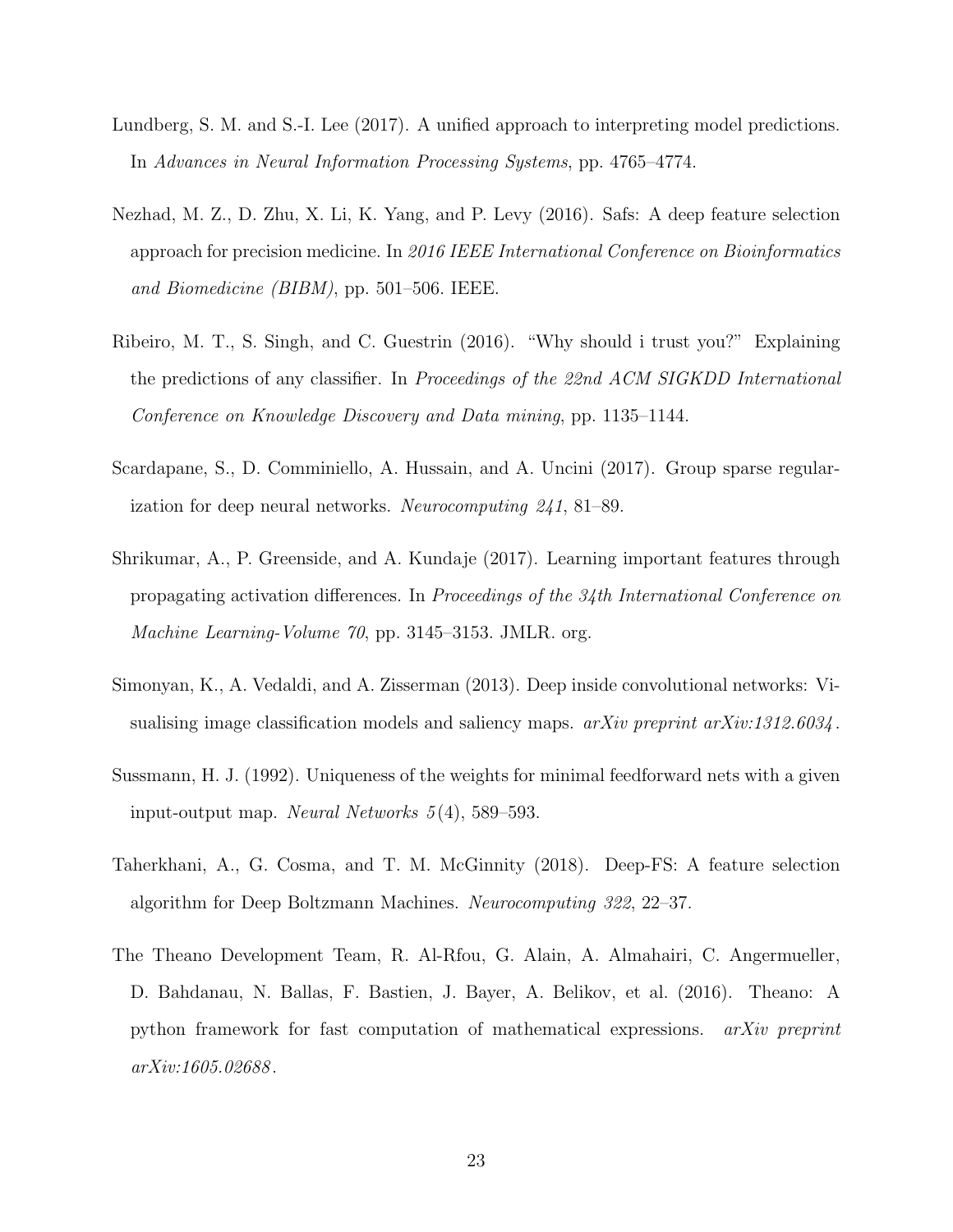- <span id="page-23-3"></span>Yöntem, M. K., K. Adem, T. Ilhan, and S. Kılıçarslan (2019). Divorce prediction using correlation based feature selection and artificial neural networks. Nevşehir Hacı Bektaş Veli Universitesi SBE Dergisi  $9(1)$ , 259–273.
- <span id="page-23-4"></span>Zhang, A. and Y. Zhou (2018). On the Non-asymptotic and Sharp Lower Tail Bounds of Random Variables. arXiv preprint arXiv:1810.09006 .
- <span id="page-23-2"></span>Zhang, C., V. Dinh, I. Matsen, and A. Frederick (2018). Non-bifurcating phylogenetic tree inference via the adaptive LASSO. arXiv preprint arXiv:1805.11073.
- <span id="page-23-0"></span>Zhao, L., Q. Hu, and W. Wang (2015). Heterogeneous feature selection with multi-modal deep neural networks and sparse group lasso. IEEE Transactions on Multimedia  $17(11)$ , 1936–1948.
- <span id="page-23-1"></span>Zou, H. (2006). The adaptive Lasso and its oracle properties. Journal of the American Statistical Association 101 (476), 1418–1429.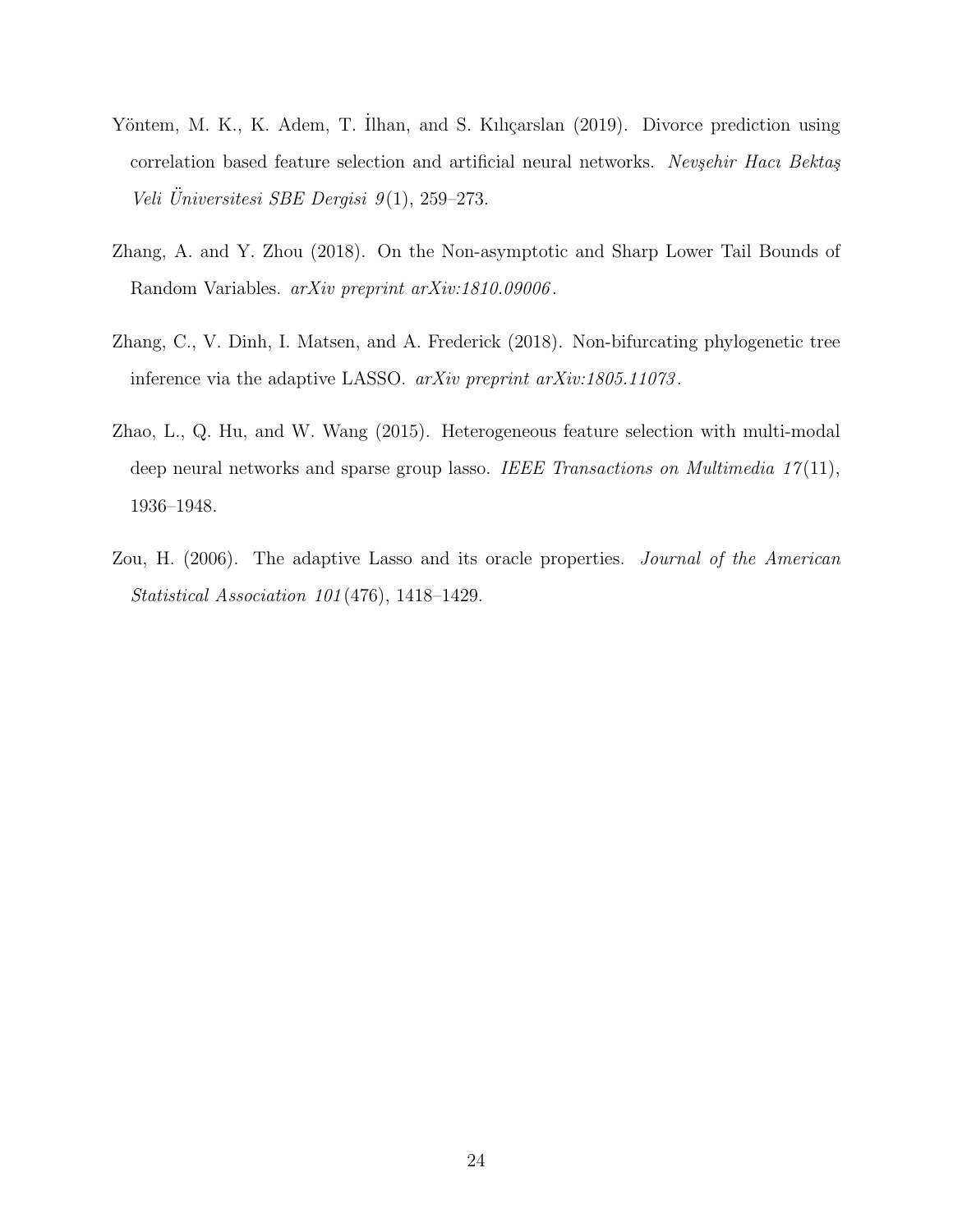# A Proofs

### A.1 Lemma [4.1](#page-10-1)

Since the hyperbolic tangent function is a bounded Lipschitz function and the weight space  $\mathcal W$  is bounded,  $f_\alpha(X)$  is also bounded. Therefore,

$$
|R(\alpha) - R(\alpha')| \le C_1 \|\alpha - \alpha'\| \cdot \mathbb{E}_{(X,Y) \sim P_{X,Y}^*} |f_{\alpha}(X) + f_{\alpha'}(X) - 2Y|
$$
  

$$
\le C_2 \|\alpha - \alpha'\| (C_2 + 2\mathbb{E}_{(X,Y) \sim P_{X,Y}^*} |Y - f_{\alpha^*}(X)|)
$$
  

$$
\le c_0 \|\alpha - \alpha'\|.
$$

Similarly,

$$
|R_n(\alpha) - R_n(\alpha')| \le C_1 \|\alpha - \alpha'\| \left( C_2 + \frac{2}{n} \sum_{i=1}^n |Y_i - f_{\alpha^*}(X_i)| \right)
$$
  
=  $C_1 \|\alpha - \alpha'\| \left( C_2 + \frac{2}{n} \sum_{i=1}^n |\epsilon_i| \right).$ 

The proof is completed by noting

$$
P\left(\frac{1}{n}\sum_{i=1}^{n}|\epsilon_i| > M\right) \le \frac{E|\epsilon_1|}{M}
$$

that for any  $M>0.$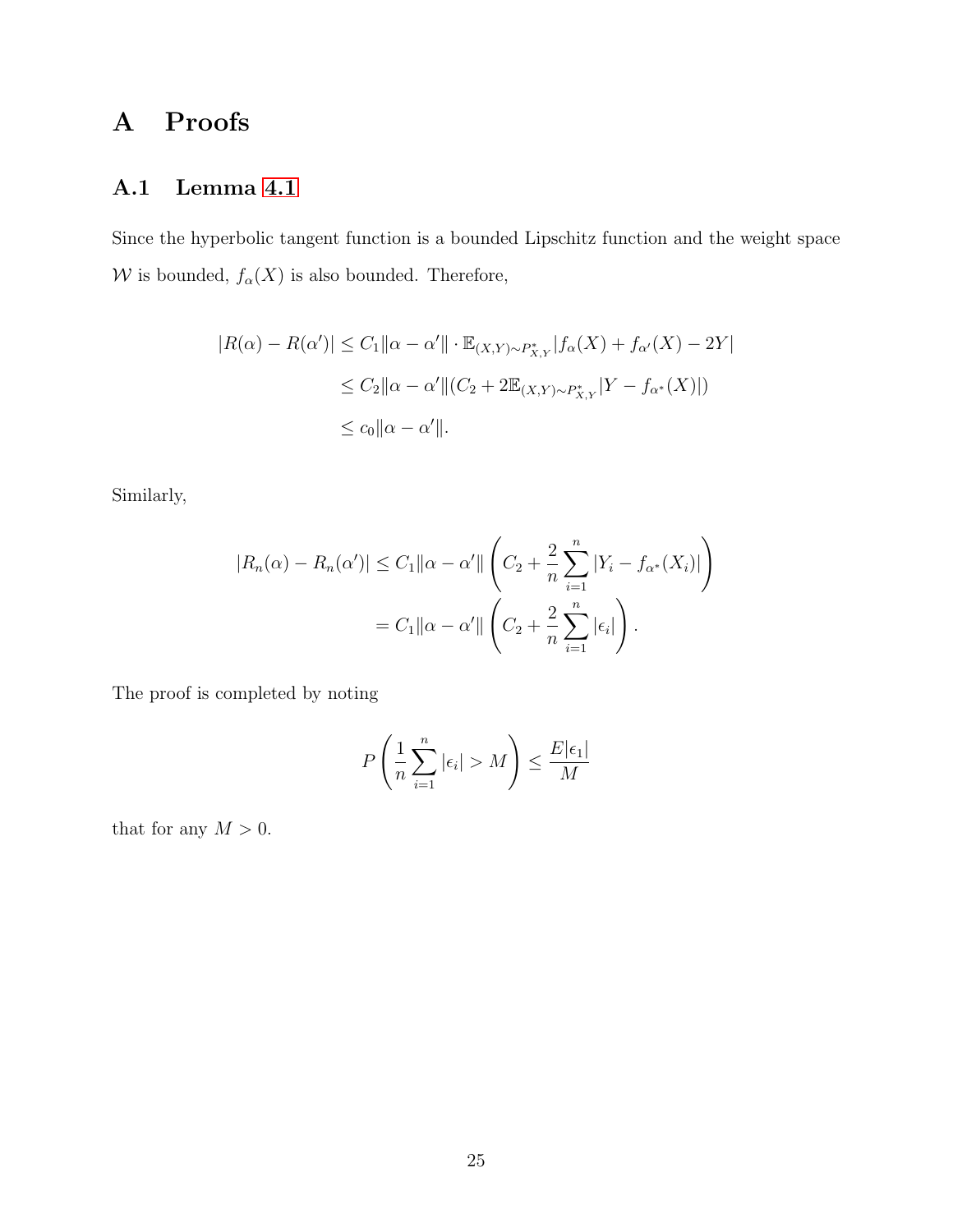#### A.2 Lemma [4.2](#page-10-0)

Note that  $nR_n(\alpha)/\sigma_e^2$  follows a non-central chi-squared distribution with n degrees of freedom and  $f_{\alpha}(X)$  is bounded. By applying Theorem 7 in [Zhang and Zhou](#page-23-4) [\(2018\)](#page-23-4), we have

$$
\mathbb{P}\left[|R_n(\alpha) - R(\alpha)| > t/2\right]
$$
  
\n
$$
\leq 2 \exp\left(-\frac{C_1 n^2 t^2}{n + 2 \sum_{i=1}^n [f_\alpha(X) - f_{\alpha^*}(X)]^2}\right)
$$
  
\n
$$
\leq 2 \exp(-C_2 nt^2),
$$

for all

$$
0 < t < \frac{n + \sum_{i=1}^{n} [f_{\alpha}(X) - f_{\alpha^*}(X)]^2}{n}.
$$

We define the events

$$
\mathcal{A}(\alpha, t) = \{ |R_n(\alpha) - R(\alpha)| > t/2 \},\
$$

$$
\mathcal{B}(\alpha, t) = \{ \exists \alpha' \in \mathcal{W} \text{ such that}
$$

$$
\|\alpha' - \alpha\| \le \frac{t}{4M_{\delta}} \text{ and } |R_n(\alpha') - R(\alpha')| > t \},
$$

and

$$
C = \{ |R_n(\alpha) - R_n(\alpha')| \le M_\delta \|\alpha - \alpha'\|, \forall \alpha, \alpha' \in \mathcal{W} \}.
$$

Here,  $M_{\delta}$  is defined in Lemma [4.1.](#page-10-1) By Lemma [4.1,](#page-10-1)  $\mathcal{B}(\alpha, t) \cap \mathcal{C} \subset \mathcal{A}(\alpha, t)$  and  $P(\mathcal{C}) \geq 1 - \delta$ .

Let  $m = dim(W)$ , there exist  $C_3(m) \ge 1$  and a finite set  $\mathcal{H} \subset \mathcal{W}$  such that

$$
\mathcal{W} \subset \bigcup_{\alpha \in \mathcal{H}} \mathcal{V}(\alpha, \epsilon) \quad \text{and} \quad |\mathcal{H}| \leq C_3 / \epsilon^m
$$

where  $\epsilon = t/(4M_{\delta})$ ,  $\mathcal{V}(\alpha, \epsilon)$  denotes the open ball centered at  $\alpha$  with radius  $\epsilon$ , and  $|\mathcal{H}|$  denotes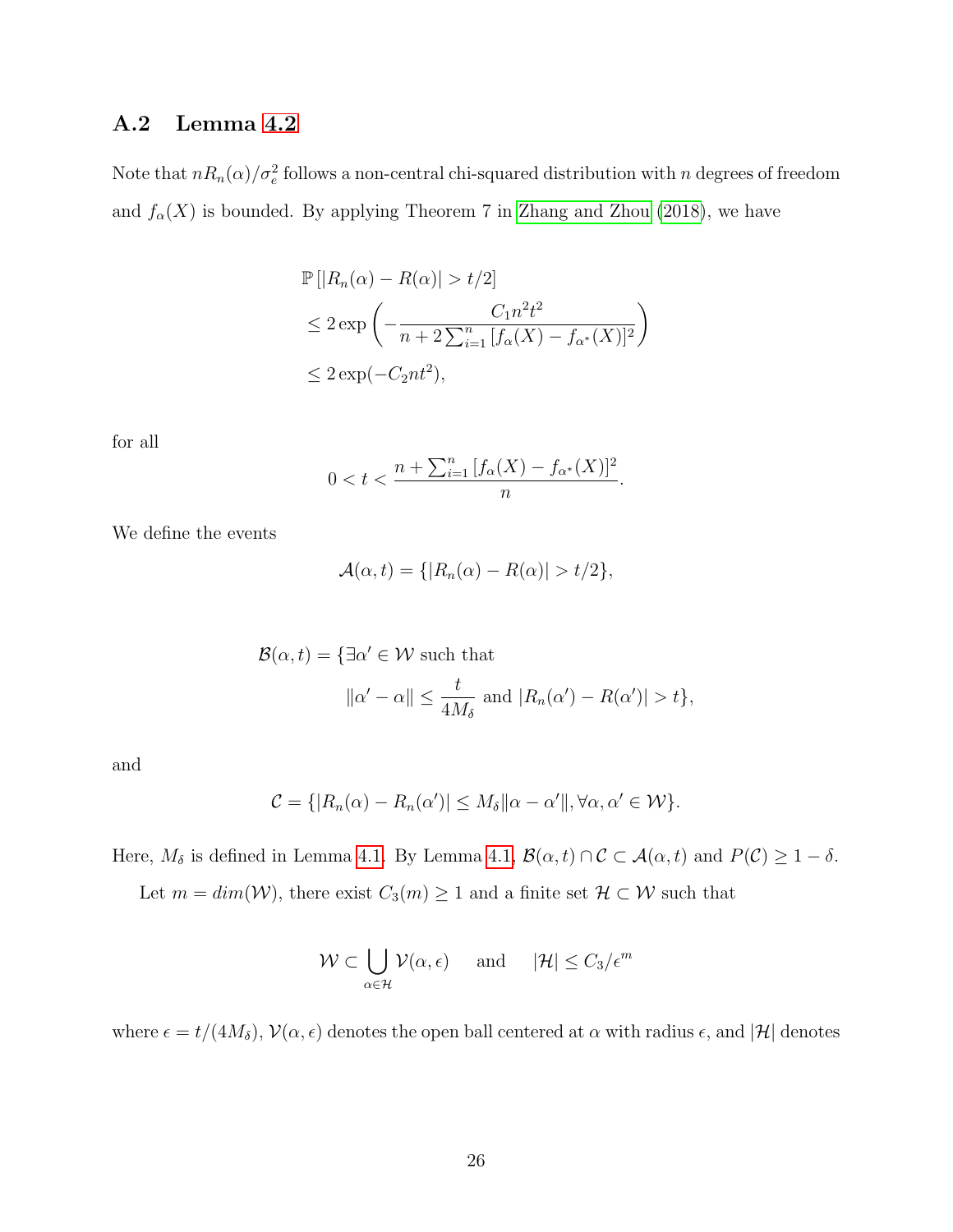the cardinality of  $H$ . By a union bound, we have

$$
\mathbb{P}\left[\exists \alpha \in \mathcal{H} : |R_n(\alpha) - R(\alpha)| > t/2\right] \leq 2\frac{C_3 (4M_\delta)^m}{t^m} e^{-C_2nt^2}.
$$

Using the fact that  $\mathcal{B}(\alpha, t) \cap \mathcal{C} \subset \mathcal{A}(\alpha, t)$ ,  $\forall \alpha \in \mathcal{H}$ , we deduce

$$
\mathbb{P}\left[\left\{\exists\alpha\in\mathcal{W}:|R_n(\alpha)-R(\alpha)|>t\right\}\cap\mathcal{C}\right]\leq C_4t^{-m}e^{-C_2nt^2}.
$$

Hence,

$$
\mathbb{P}\left[\left\{\exists \alpha \in \mathcal{W} : |R_n(\alpha) - R(\alpha)| > t\right\}\right] \le C_4 t^{-m} e^{-C_2 nt^2} + \delta.
$$

To complete the proof, we chose t in such a way that  $C_4 t^{-m} e^{-C_2 nt^2} \leq \delta$ . This can be done by choosing  $t = \mathcal{O}(\log n/\sqrt{n}).$ 

# B Simulation studies



Figure 4: False Discovery Rates (FDRs) of the non-significant variable in the first set of experiment with varying degrees of noise by the three feature selection algorithms: the Group Lasso (red curves), the ERM + Adaptive Group Lasso (green), and Group Lasso + Adaptive Group Lasso (blue).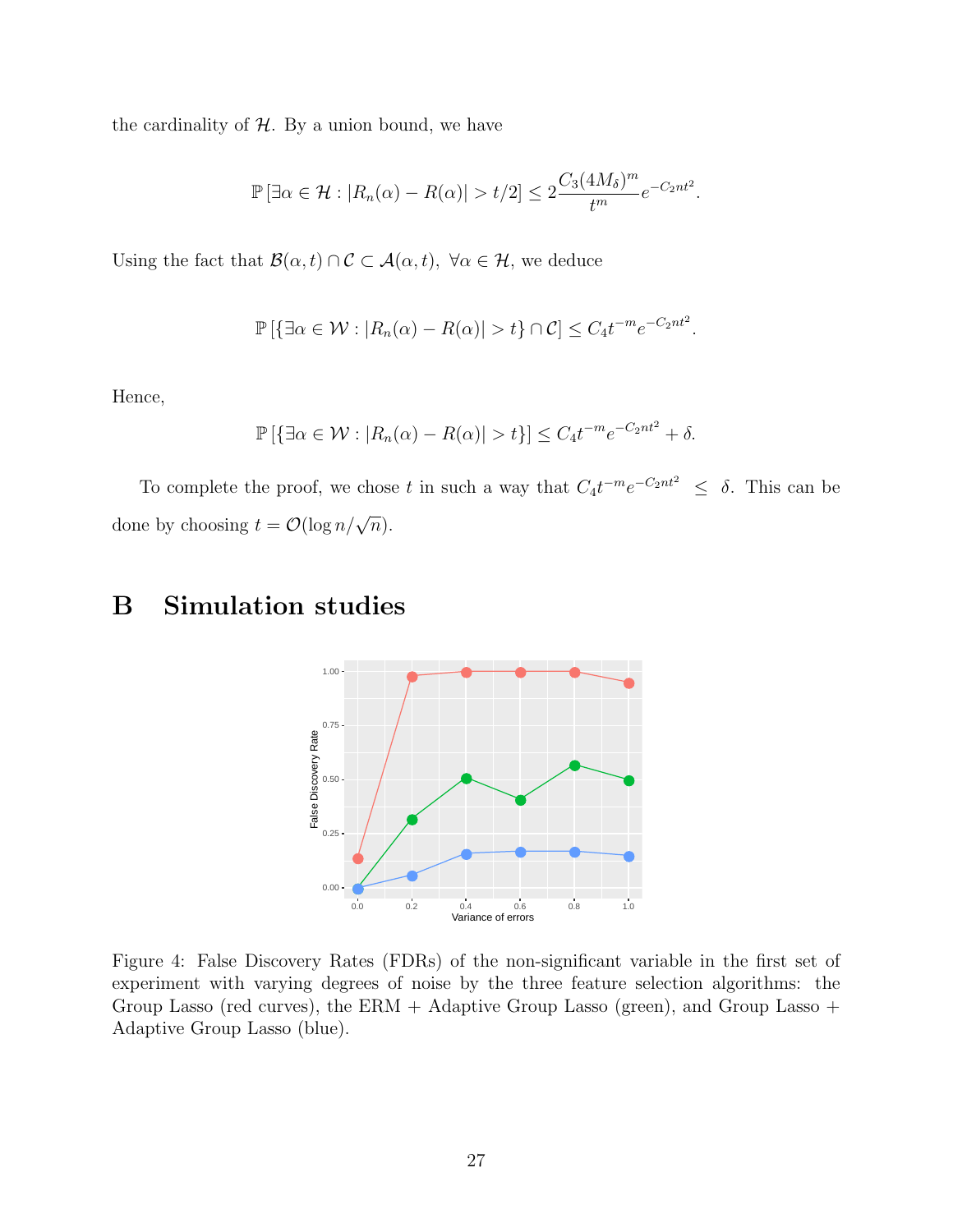# C Divorce Predictors Dataset

This dataset is available on the UCI Machine Learning Repository ([https://archive.ics.](https://archive.ics.uci.edu/ml/datasets/Divorce+Predictors+data+set) [uci.edu/ml/datasets/Divorce+Predictors+data+set](https://archive.ics.uci.edu/ml/datasets/Divorce+Predictors+data+set).) The list of 54 statements of the data are

- 1. If one of us apologizes when our discussion deteriorates, the discussion ends.
- 2. I know we can ignore our differences, even if things get hard sometimes.
- 3. When we need it, we can take our discussions with my spouse from the beginning and correct it.
- 4. When I discuss with my spouse, to contact him will eventually work.
- 5. The time I spent with my wife is special for us.
- 6. We don't have time at home as partners.
- 7. We are like two strangers who share the same environment at home rather than family.
- 8. I enjoy our holidays with my wife.
- 9. I enjoy traveling with my wife.
- 10. Most of our goals are common to my spouse.
- 11. I think that one day in the future, when I look back, I see that my spouse and I have been in harmony with each other.
- 12. My spouse and I have similar values in terms of personal freedom.
- 13. My spouse and I have similar sense of entertainment.
- 14. Most of our goals for people (children, friends, etc.) are the same.
- 15. Our dreams with my spouse are similar and harmonious.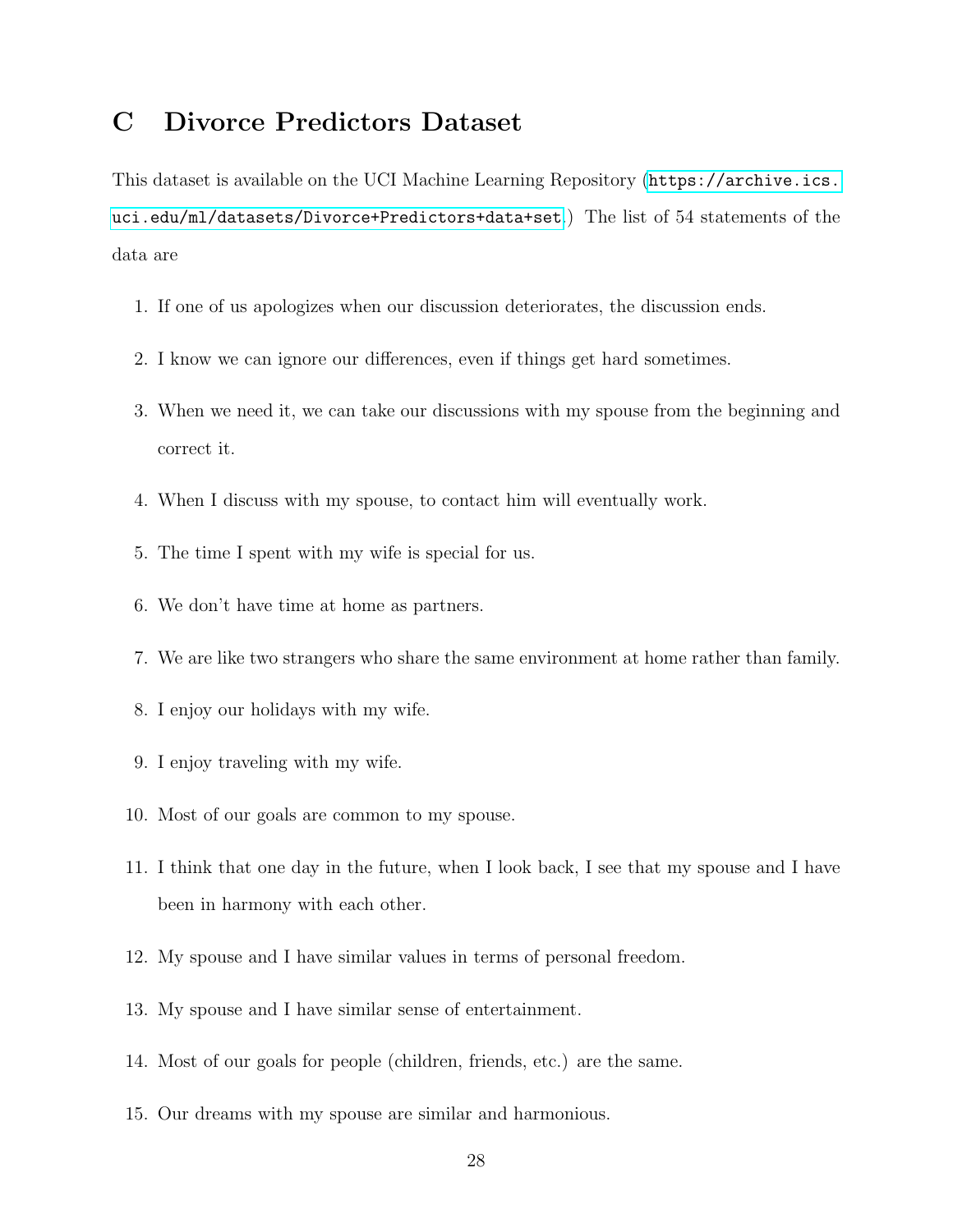- 16. We're compatible with my spouse about what love should be.
- 17. We share the same views about being happy in our life with my spouse.
- 18. My spouse and I have similar ideas about how marriage should be.
- 19. My spouse and I have similar ideas about how roles should be in marriage.
- 20. My spouse and I have similar values in trust.
- 21. I know exactly what my wife likes.
- 22. I know how my spouse wants to be taken care of when she/he sick.
- 23. I know my spouse's favorite food.
- 24. I can tell you what kind of stress my spouse is facing in her/his life.
- 25. I have knowledge of my spouse's inner world.
- 26. I know my spouse's basic anxieties.
- 27. I know what my spouse's current sources of stress are.
- 28. I know my spouse's hopes and wishes.
- 29. I know my spouse very well.
- 30. I know my spouse's friends and their social relationships.
- 31. I feel aggressive when I argue with my spouse.
- 32. When discussing with my spouse, I usually use expressions such as 'you always' or 'you never'.
- 33. I can use negative statements about my spouse's personality during our discussions.
- 34. I can use offensive expressions during our discussions.